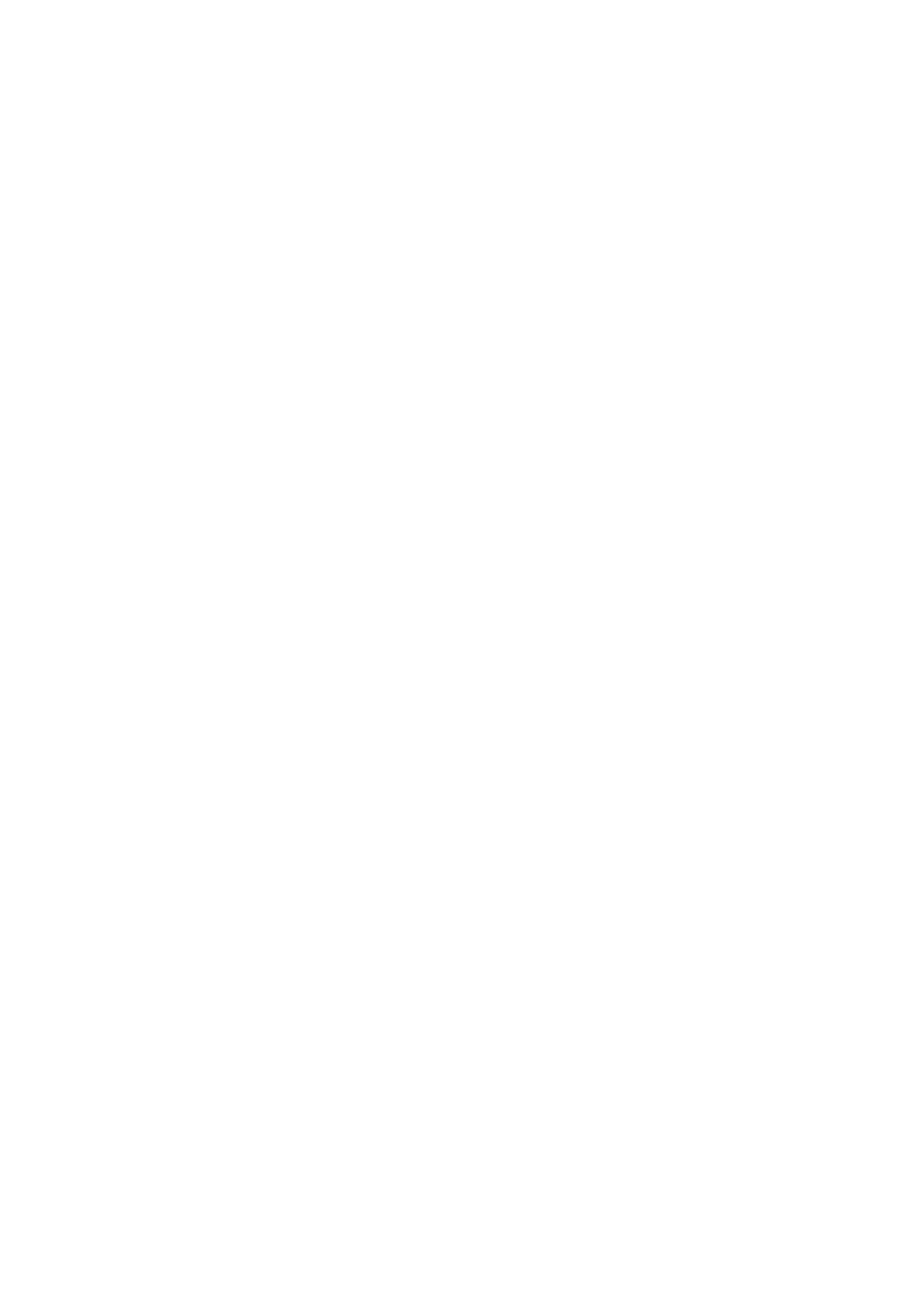

**Second Meeting, 26-28 June 2013, St. Petersburg, Russian Federation** L. Maggioni, E. Geoffriau, C. Allender and E. Lipman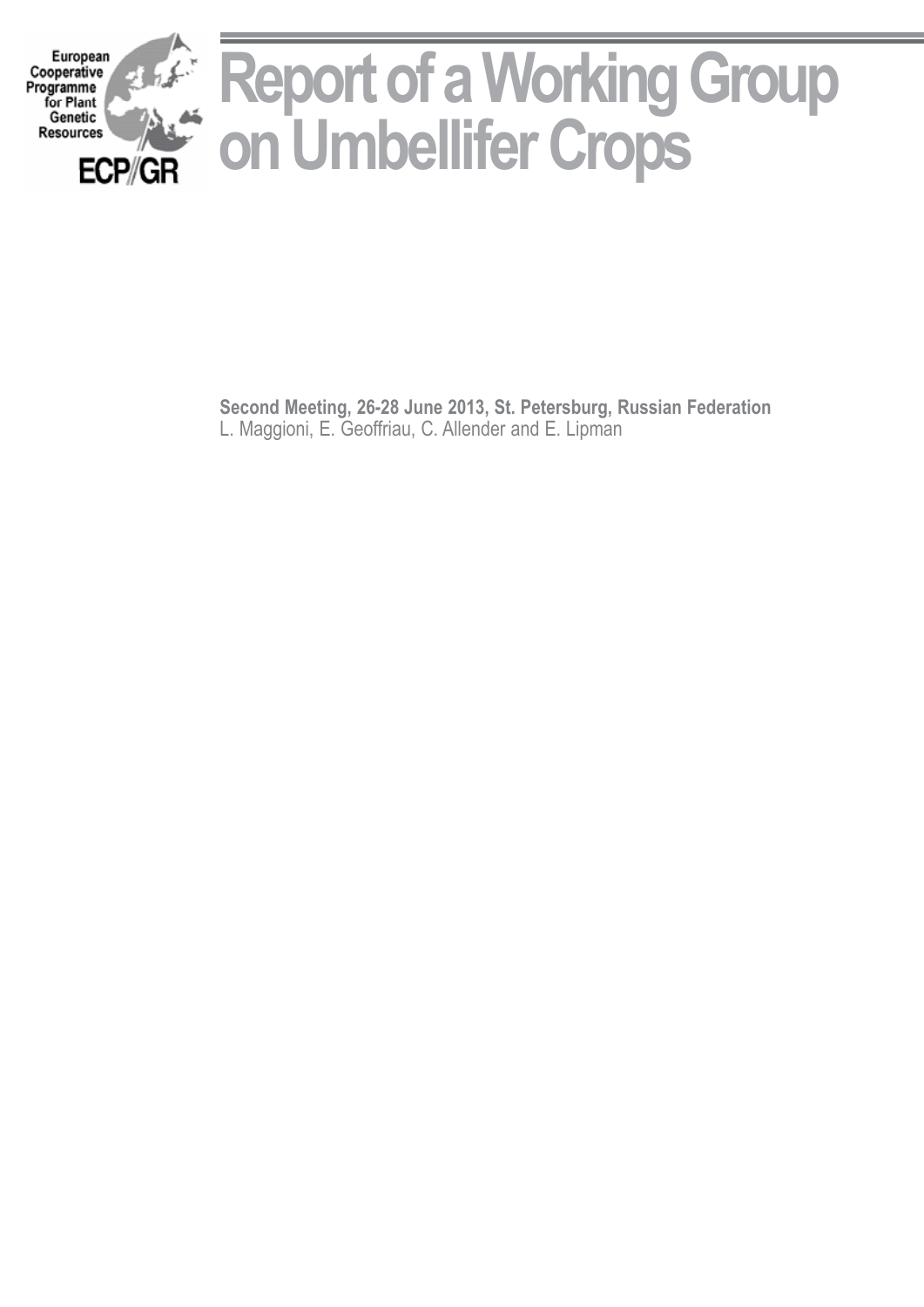**Bioversity International** is the only global non-profit research organization that places the use and conservation of agricultural biodiversity in smallholder farming systems at the centre of its work. Bioversity is a member of the Consultative Group on International Agricultural Research (CGIAR) Consortium, a global association of public and private members to create a food secure future.

Bioversity has its headquarters in Maccarese, near Rome, Italy, with offices in more than 20 other countries worldwide. The international status of Bioversity is conferred under an Establishment Agreement. Financial support for Bioversity's research is provided by more than 150 donors, including governments, private foundations and international organizations. For details of donors and research activities please see Bioversity's Annual Reports, which are available in printed form on request from [bioversity-publications@cgiar.org](mailto:bioversity-publications@cgiar.org) or from Bioversity's Web site ([www.bioversityinternational.org\)](http://www.bioversityinternational.org/).

**The European Cooperative Programme for Plant Genetic Resources (ECPGR)** is a collaborative programme among most European countries aimed at contributing to national, sub-regional and regional programmes in Europe to rationally and effectively conserve *ex situ* and *in situ* Plant Genetic Resources for Food and Agriculture and increase their utilization. The Programme, which is entirely financed by the member countries, is overseen by a Steering Committee composed of National Coordinators nominated by the participating countries and a number of relevant international bodies. The Coordinating Secretariat is hosted by Bioversity International. The Programme operates through nine networks in which activities are carried out through a number of permanent working groups or through ad hoc actions. The ECPGR networks deal with either groups of crops (cereals; forages; fruit; oil and protein crops; sugar, starch and fibre crops; vegetables) or general themes related to plant genetic resources (documentation and information; *in situ* and on-farm conservation; inter-regional cooperation). Members of the working groups and other scientists from participating countries carry out an agreed workplan with their own resources as inputs in kind to the Programme.

The geographical designations employed and the presentation of material in this publication do not imply the expression of any opinion whatsoever on the part of Bioversity or the CGIAR concerning the legal status of any country, territory, city or area or its authorities, or concerning the delimitation of its frontiers or boundaries.

Mention of a proprietary name does not constitute endorsement of the product and is given only for information.

#### **Citation**

Maggioni L, Geoffriau E, Allender C, Lipman E. 2014. Report of a Working Group on Umbellifer Crops. Second Meeting, 26–28 June 2013, St. Petersburg, Russian Federation. Bioversity International, Rome, Italy.

#### **Cover illustration**

Dill (*Anethum graveolens)* grown at NordGen (Alnarp, Sweden): accession *'*NGB20234 Arlöv', a locally collected material of dill that survived from one year to another in an old garden in South Sweden. © ECPGR.

Acknowledgements to L. Currah for English language editing.

ISBN 978-92-9043-980-6

Bioversity International Via dei Tre Denari, 472/a 00057 Maccarese Rome, Italy

© Bioversity International, 2014

*Bioversity International* is the operating name of the International Plant Genetic Resources Institute (IPGRI).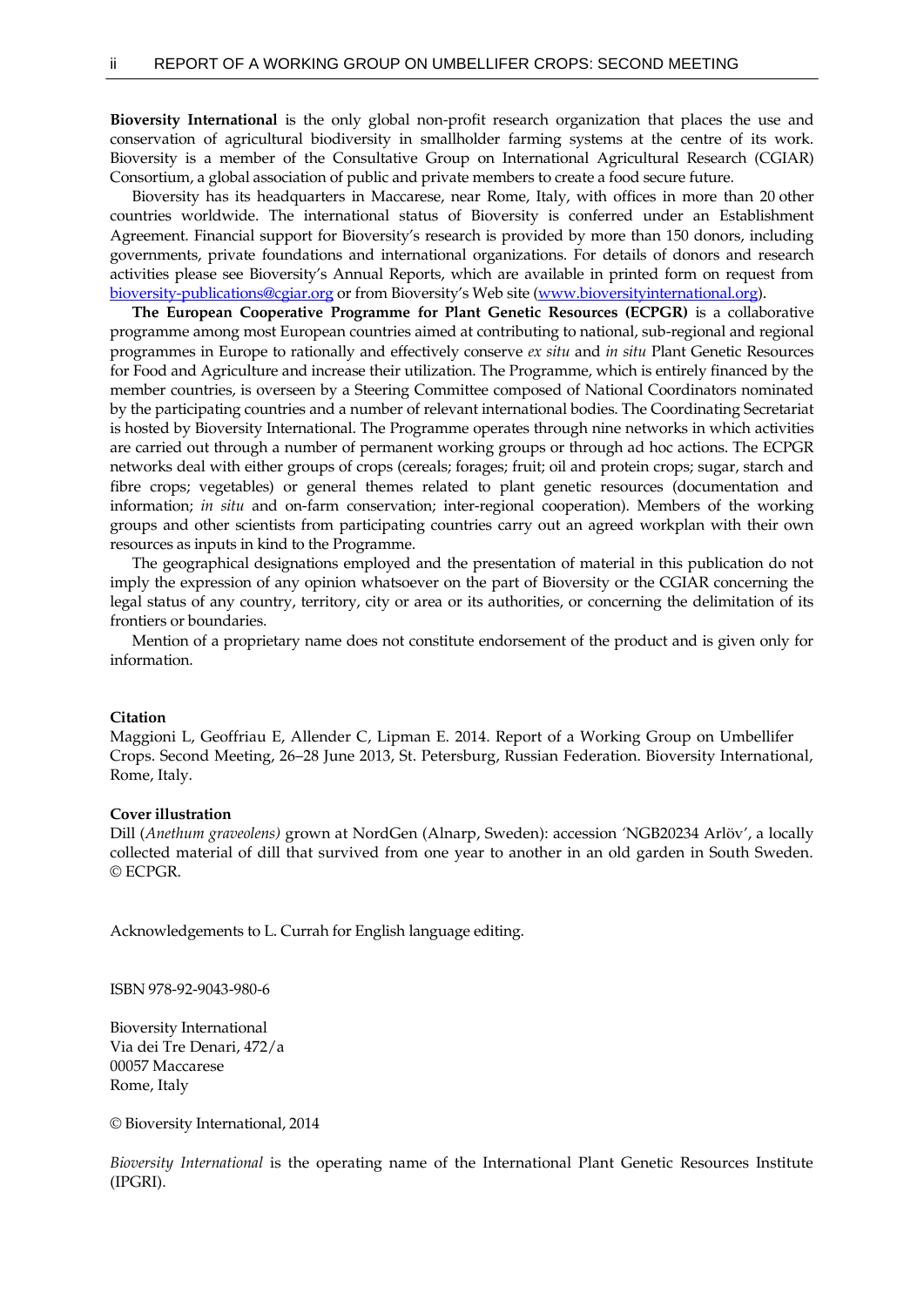# **CONTENTS**

| Umbellifer Crops Working Group progress and objectives of the meeting1                                                                                          |  |
|-----------------------------------------------------------------------------------------------------------------------------------------------------------------|--|
|                                                                                                                                                                 |  |
|                                                                                                                                                                 |  |
| Discussion on the evolution of ECPGR and the future of the Umbellifer Crops WG in                                                                               |  |
| Presentation of national programmes and updates on collection status3                                                                                           |  |
|                                                                                                                                                                 |  |
|                                                                                                                                                                 |  |
|                                                                                                                                                                 |  |
|                                                                                                                                                                 |  |
|                                                                                                                                                                 |  |
|                                                                                                                                                                 |  |
|                                                                                                                                                                 |  |
|                                                                                                                                                                 |  |
|                                                                                                                                                                 |  |
|                                                                                                                                                                 |  |
|                                                                                                                                                                 |  |
| Update on AEGIS: approaches for the development of the European Collection 7<br>Update on carrot Most Appropriate Accessions (MAAs); extension to landraces and |  |
|                                                                                                                                                                 |  |
|                                                                                                                                                                 |  |
|                                                                                                                                                                 |  |
|                                                                                                                                                                 |  |
|                                                                                                                                                                 |  |
|                                                                                                                                                                 |  |
|                                                                                                                                                                 |  |
|                                                                                                                                                                 |  |
|                                                                                                                                                                 |  |
|                                                                                                                                                                 |  |
|                                                                                                                                                                 |  |
|                                                                                                                                                                 |  |
|                                                                                                                                                                 |  |
|                                                                                                                                                                 |  |
|                                                                                                                                                                 |  |
|                                                                                                                                                                 |  |
|                                                                                                                                                                 |  |
|                                                                                                                                                                 |  |
| Assessment of Phase VIII workplan and preparation of next phase; definition of                                                                                  |  |
|                                                                                                                                                                 |  |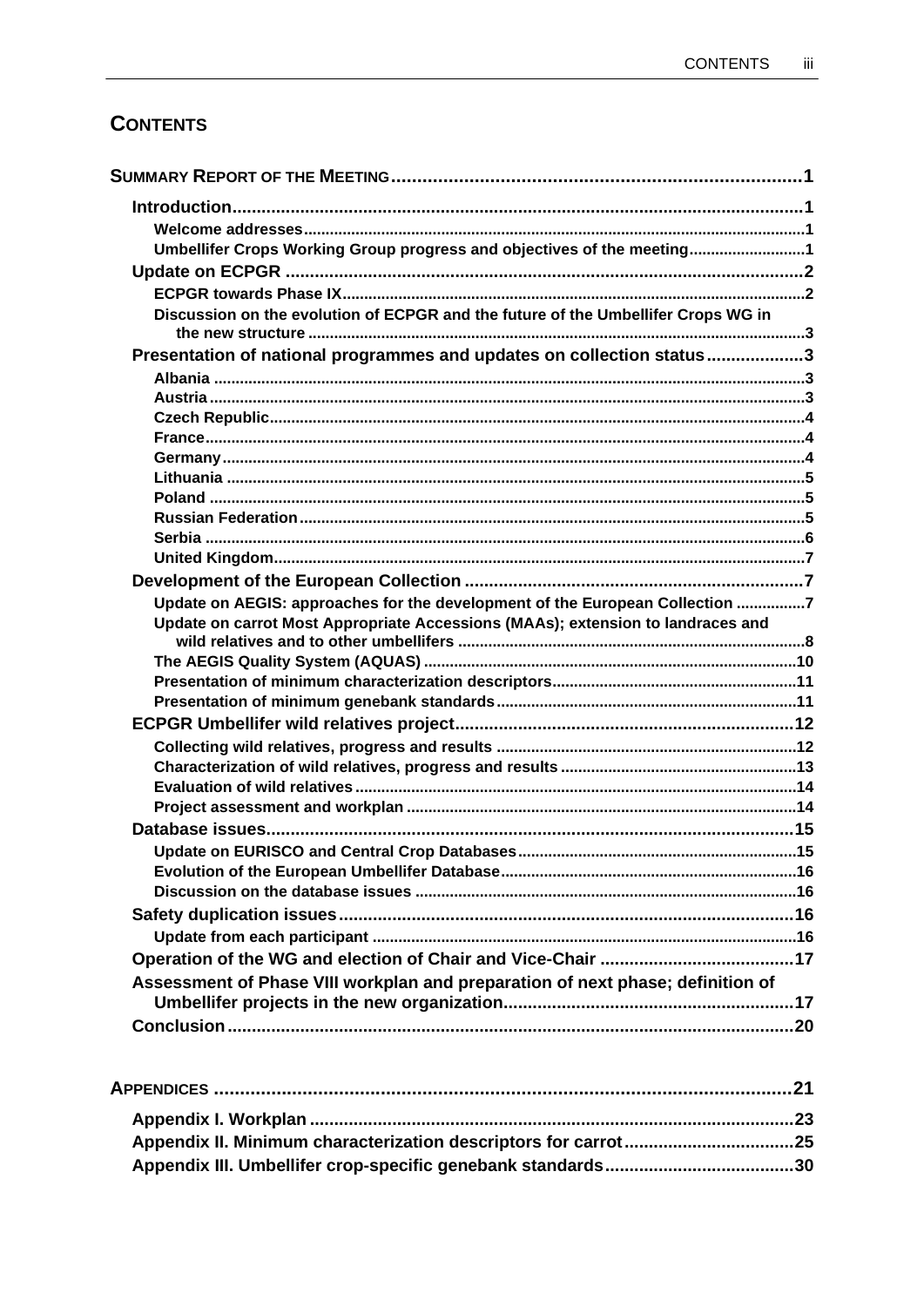#### Related presentations can be downloaded from

[http://www.ecpgr.cgiar.org/networks/vegetables/umbellifer\\_crops/umbellifers2013/presentations.html](http://www.ecpgr.cgiar.org/networks/vegetables/umbellifer_crops/umbellifers2013/presentations.html)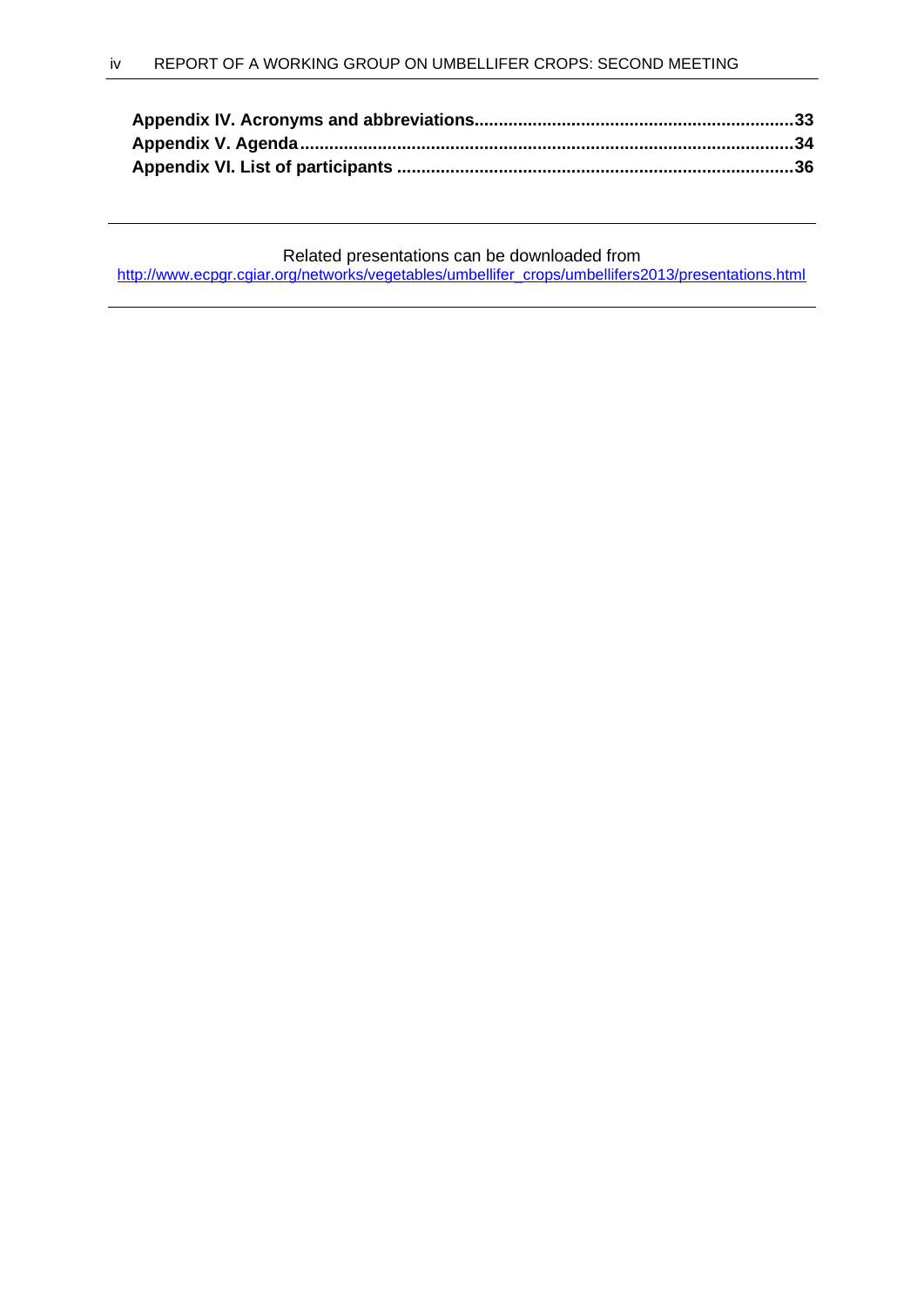# **SUMMARY REPORT OF THE MEETING**

# **Introduction**

The second meeting of the Working Group on Umbellifer Crops of the European Cooperative Programme for Plant Genetic Resources (ECPGR) was held during 26-28 June 2013 in St. Petersburg, Russian Federation. It was organized in collaboration with the N.I. Vavilov Research Institute of Plant Industry (VIR), St. Petersburg.

# *Welcome addresses*

On behalf of the director, Sergey Filimonenko welcomed all participants to VIR and to St. Petersburg. Anna Artemyeva presented the plant genetic resources activities in the Russian Federation. VIR headquarters are situated in St. Petersburg and the main task of the institute is the conservation and utilization of crop diversity and wild relatives for food and agriculture. VIR was born in 1894 with the name of "Bureau of Applied Botany". Currently, it employs 352 staff, of which 184 are scientists. During its long history, 1842 collecting missions have been carried out in 110 countries, and the genebank now conserves over 323 000 germplasm accessions of 155 botanical families, 376 genera and 2169 species. In the past, breeding was not allowed at VIR and germplasm was only characterized and catalogues were provided to breeders, but now most curators are also breeders and the balance of breeding activity versus characterization depends on the individual curator.

# *Umbellifer Crops Working Group progress and objectives of the meeting*

Emmanuel Geoffriau, Chair of the Umbellifer Crops Working Group (WG), welcomed the members to the second meeting. He was pleased with the number of participants at this second meeting and noted that most of the participants had also been present at the previous meeting, with the exception of members from Belgium, Hungary and Georgia and of new members from Austria, Lithuania, the Russian Federation and Serbia.

E. Geoffriau presented the workplan agreed by the Group at its first meeting in Quedlinburg (2011) and summarized the progress made:

# **AEGIS project**

- A list of cultivated carrot accessions proposed for inclusion in the European Collection was cross-checked by the members.
- Lists of wild and landrace accessions were also analysed.
- Lists of other Apiaceae still need to be analysed.

# **Wild relatives project**

- A list of wild accessions of *Daucus carota* to be characterized was prepared and taxonomic characterization is in progress.
- The project organization and an agreement for the use of funds were completed in May 2013.
- A list of celery accessions was not included in this activity.

# **Characterization of Apiaceae**

- Minimum descriptor lists were prepared for celeriac (13), celery (12), dill (7) and parsley (15); they need to be validated.
- An amended list of minimum descriptors for carrot was completed, also to be validated.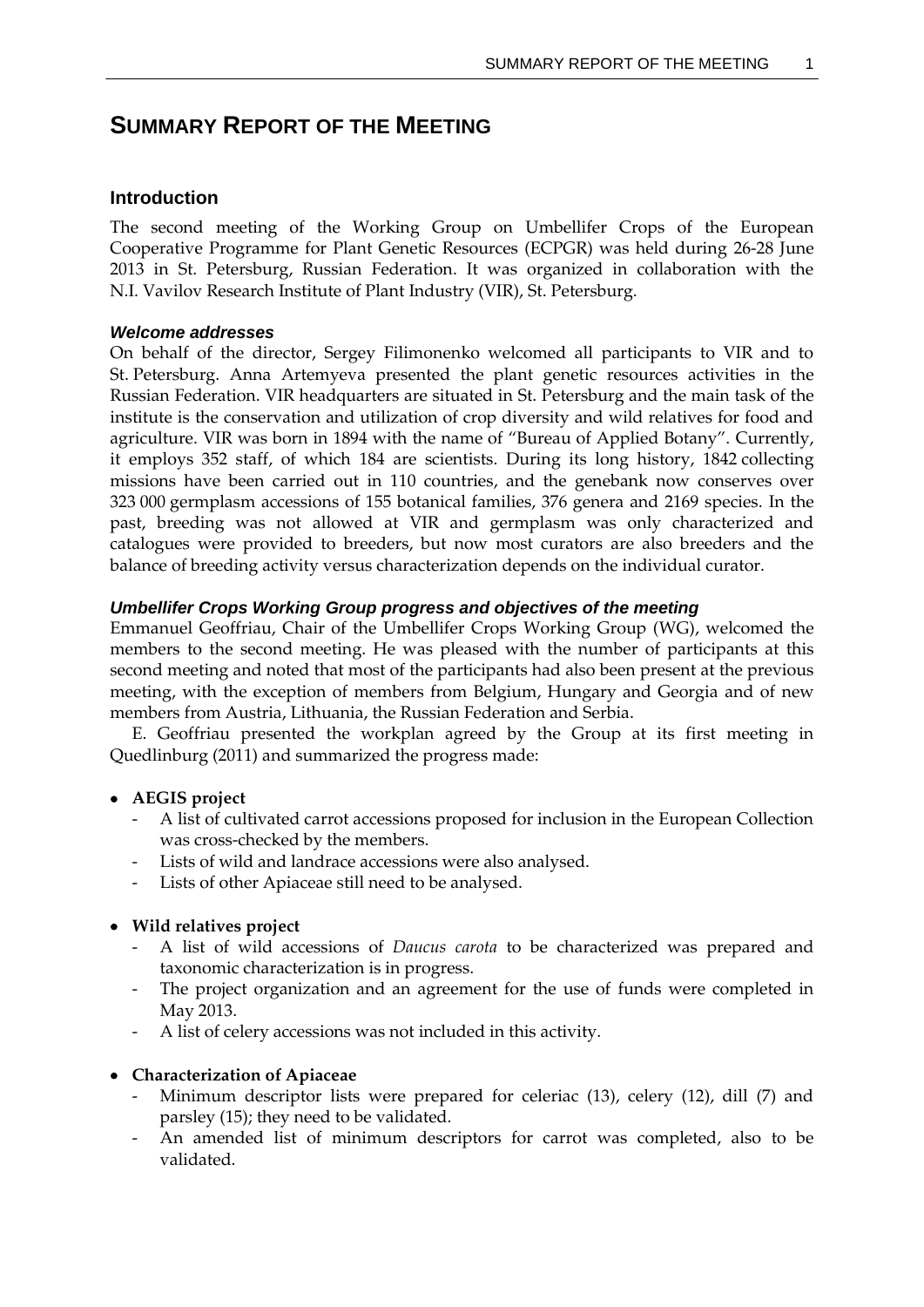The collection of characterization data of minor Apiaceae still needs to be coordinated, including the need to discuss descriptors for these species.

# **Objectives of the meeting**

- Validation of proposed lists for inclusion of accessions into AEGIS;
- Validation of minimum descriptors and of crop-specific standards for conservation;
- Definition of a strategy on minor Apiaceae;
- Preparation of a time-table for the completion of the wild relatives project;
- Organization of the WG and preparation for Phase IX.

The draft agenda for the meeting was discussed and approved.

C. Allender reminded the Group about the initiative proposed by the Secretariat at the previous meeting on information-sharing on the website and suggested verifying the intention of the Group to follow this up.

# **Update on ECPGR**

 $\overline{a}$ 

# *ECPGR towards Phase IX*

Lorenzo Maggioni, ECPGR Coordinator, updated participants on the status of the ongoing Phase VIII (2009-2013) of the ECPGR Programme. The budget of the Umbellifer Crops WG and its planned use were presented:  $\epsilon$  13 520 for the second meeting;  $\epsilon$  7840 for the wild relatives projects; an additional  $\epsilon$  10 600 obtained through a successful AEGIS grant.

Participants were informed about the steps leading to Phase IX of ECPGR, following the ECPGR Independent External Review of July 2010. Phase IX (2014-2018) will be launched with a total budget of  $\epsilon$  2.5 M, new objectives and a new operational structure. As the result of a tendering process, the decision was made to move the Secretariat to Bonn, Germany, where it will be hosted by the Global Crop Diversity Trust, while the European Plant Genetic Resources Catalogue (or European Internet Search Catalogue, EURISCO) will be transferred to the Leibniz Institute of Plant Genetics and Crop Plant Research (IPK) in Gatersleben, Germany. <sup>1</sup> The new goal and objectives of the ECPGR, as agreed by the Steering Committee (SC) at its 12th meeting in Bratislava (December 2010), were presented. The main changes to the mode of operation of the ECPGR in the next Phase were also explained to the Group. These include the elimination of Networks, the confirmation of existing Working Groups, but now these are to be formed from pools of experts rather than by country representatives. Proposals for activities in line with ECPGR objectives will be evaluated and approved every 6 months, with each activity typically not exceeding  $\epsilon$  15 000 and the participation of a maximum of 12 members. A country quota system will be maintained.

Challenges for the future were identified as the uncertain/reduced financial commitment of a few countries in Phase IX and the need to establish the effective operation of the Secretariat in a new environment, with a new ECPGR mode of operation to be tested and implemented. Opportunities also exist, considering that the European Collection is being established and can become the focus for the regional "state of the art" of *ex situ* conservation (including capacity-building). *In situ* and on-farm conservation "concepts" are being prepared and their endorsement by the National Coordinators will strengthen the possibilities for collaboration in this area. Further development of EURISCO to better serve the needs of all WGs will be an expected output of Phase IX. Plans are being made for a

<sup>1</sup> Update at time of publication: Owing to the decision of the Trust in November 2013 to withdraw its offer, the move of the Secretariat to Bonn is no longer scheduled.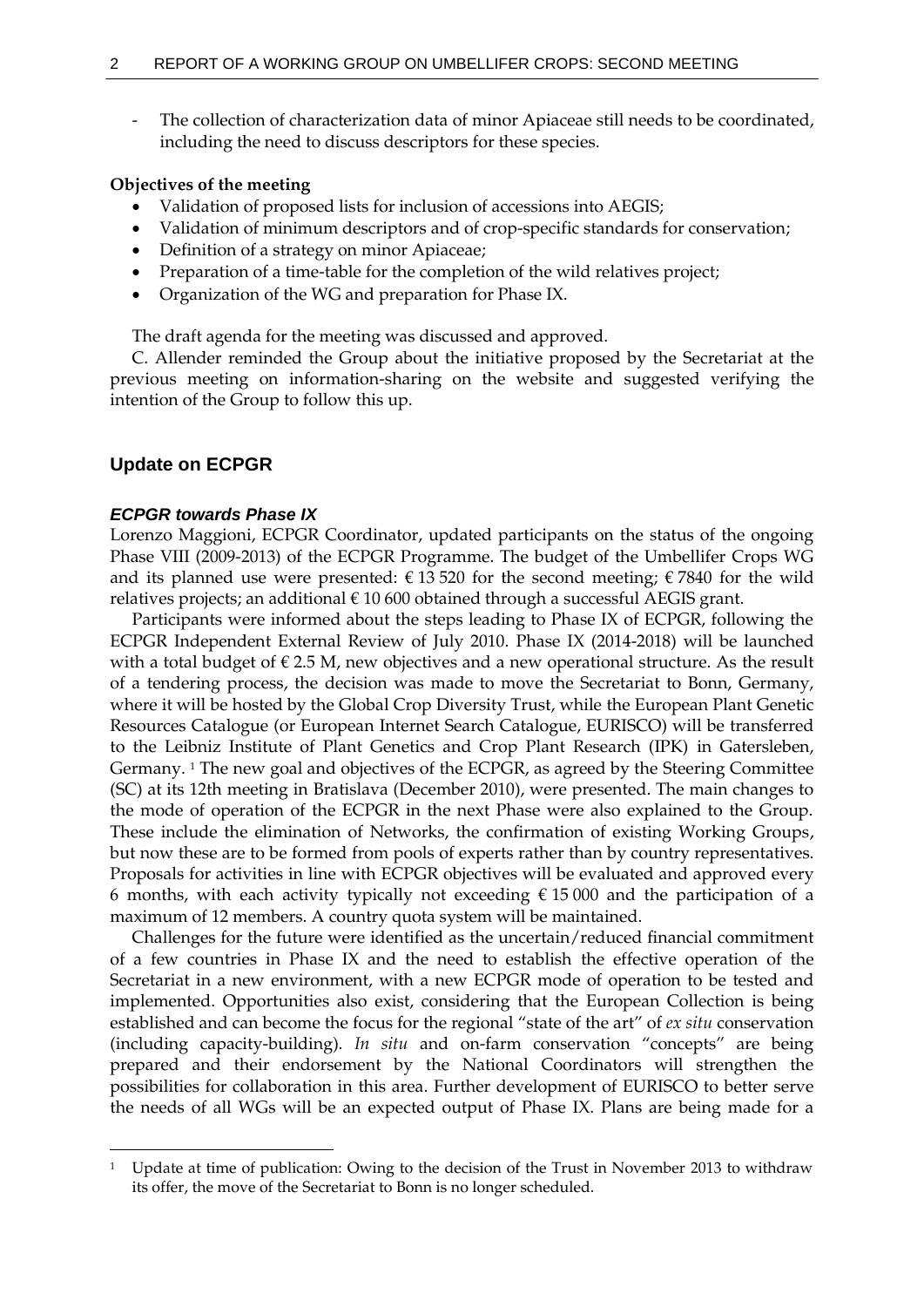meeting of the Documentation and Information WG<sup>2</sup> (mid-2014) aimed at clarifying the future developments of EURISCO (characterization and evaluation (C&E) data; Central Crop Databases (CCDBs) as crop portals; Global Information Systems). Dialogues and collaboration with the European Commission (EC) and with germplasm users are expected to be strengthened.

# *Discussion on the evolution of ECPGR and the future of the Umbellifer Crops WG in the new structure*

The WG had three expectations for the new Phase: maintenance of WGs, flexibility to carry out activities on a project basis and an adequate level of funding. It was noted with appreciation that the first two expectations were being met in the new Phase, but not the last one. The Group agreed that they were ready to adopt the new system, but were concerned by the prospect of trying to manage with insufficient funding.

# **Presentation of national programmes and updates on collection status**

# *Albania*

*(Sokrat Jani)*

Carrot is the most important umbellifer crop in Albania, followed by parsley, dill and celery. Most cultivated carrots are hybrids and advanced cultivars, all from imported seed, due to their higher yields and resistance to diseases. However, in some rural areas, away from cities and residential centres, small areas are planted with landraces, mostly for consumption in old peoples' own households. Most of these landraces, especially parsley and dill, are distinguished by special features such as thin and highly flavoured leaves, good taste, high tolerance or resistance to diseases and pests.

A working collection of 13 accessions (2 carrot, 4 parsley, 5 dill and 2 celery) is conserved at the Agricultural Technologies Transfer Center (ATTC), Lushnja. However, ATTC does not have the facilities to properly process and conserve seeds, while the National Gene Bank in Tirana does not have the financial means for regeneration and safety duplication. It might therefore be useful to arrange safety duplication and conservation at the regional level, in cooperation with the ECPGR Umbellifer Crops WG.

In the meantime, ATTC has identified landraces of carrot, celery, dill and parsley in specific households, at which on-farm conservation is being promoted.

#### **Discussion**

Regarding the issue of irrigation, given the dry or saline soil conditions in Albania, S. Jani made it clear that some landraces are cultivated for growers' own consumption where salinity problems exist, but that export market varieties are produced under irrigated conditions, using hybrids imported from Italy and the Netherlands.

It was recommended to collect the landraces and conserve them in genebanks before they disappear.

#### *Austria*

 $\overline{a}$ 

#### (*Paul Freudenthaler*)

The Austrian Apiaceae collection includes 113 accessions. About half of the accessions are held by a non-governmental organization (NGO), the others by governmental institutions. The accessions were collected from different sources: home gardeners, seed markets, genebanks; there are also some wild accessions. There is often a problem of identity of the

<sup>2</sup> The Documentation and Information Network will be maintained in Phase IX as a Working Group.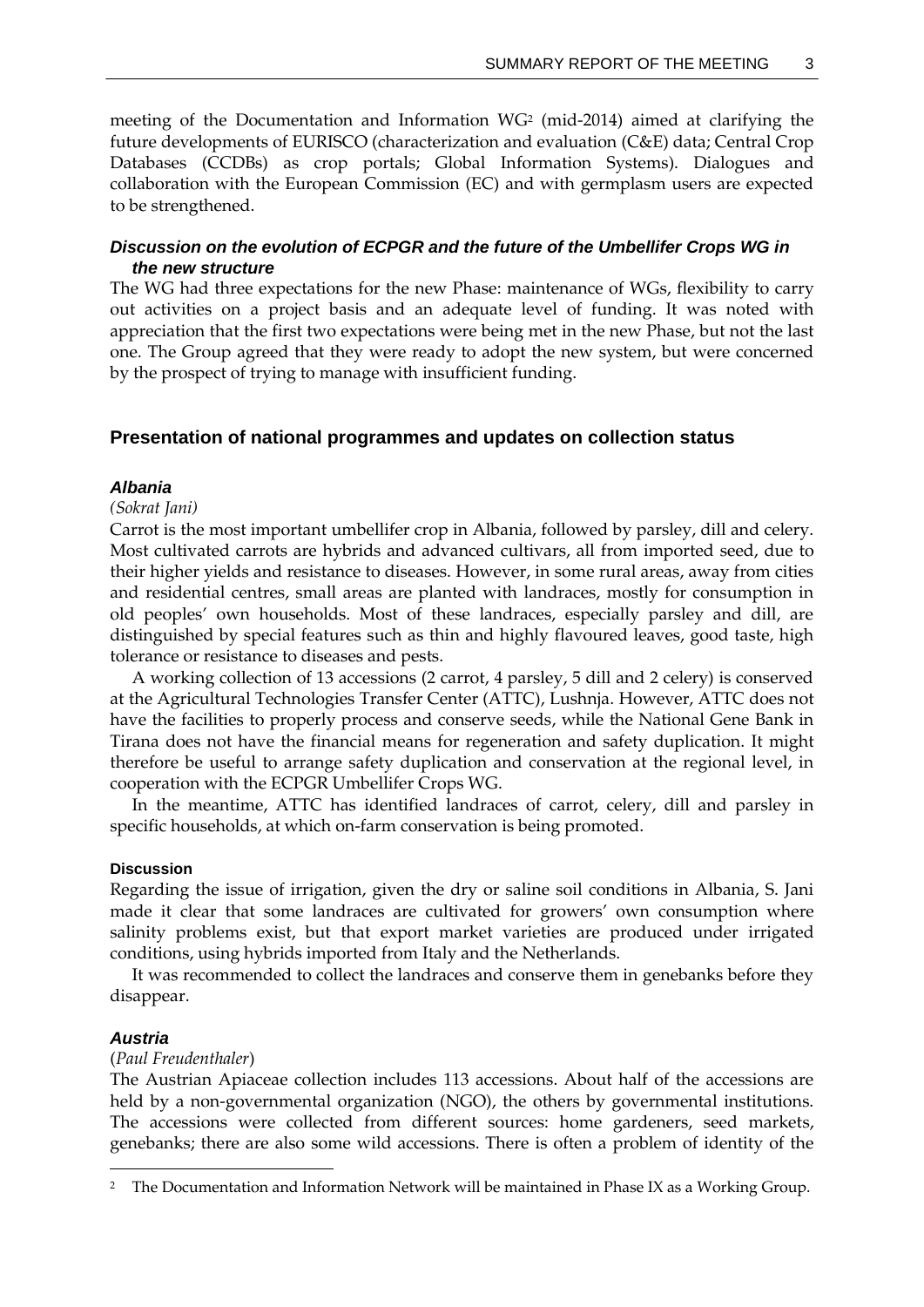accessions and collecting data are often incomplete. Characterization data are available for some of the accessions.

In Austria there are no breeding activities on Apiaceae, but two carrot varieties and one parsley variety are listed under "Amateur variety" in the national catalogue. For home gardening old varieties are more popular, but no support is available from the Government for collecting, description and evaluation of these materials. It is also questioned whether wild relatives should be collected, considering that no breeding programme would use them.

#### *Czech Republic*

#### (*Pavel Kopecký*)

The national programme on conservation and use of plant, animal and microbial genetic resources for food and agriculture, launched by the Ministry of Agriculture, covers the period 2012-2016.

The Department of Genetic Resources for Vegetables, Medicinal and Special Plants, Crop Research Institute (CRI), Olomouc, maintains the vegetables collection, including umbellifers. These consist of medicinal and aromatic plants (127 accessions of caraway, 25 dill, 21 fennel, 25 coriander, 8 anise, etc.) and vegetables (388 accessions of carrot, including 33 wild relatives, breeding lines, old or advanced cultivars; 60 of celery, 40 of parsley and 14 of parsnip). Genotypes for the collection were obtained from seed companies, through exchange or collecting during national or international collecting missions. Accessions are provided to users only for non-commercial breeding, educational or research purposes, based on signature of a Standard Material Transfer Agreement (SMTA). The majority of the collection has already been regenerated and multiplied according to international standards and biological requirements. Apiaceae are regenerated in permanent glass cages with the use of honey bees (*Apis mellifera*) and bumble bees (*Bombus terrestris*). Harvested seeds of the required quality are stored in the genebank of CRI in Prague with seed moisture contents of 5-8%, in hermetically sealed jars conserved at -18°C. The minimum amount per accession is 12 000 seeds. Morphological characterization is based on the IPGRI *Descriptors for wild and cultivated Carrots.*

#### *France*

### (*Emmanuel Geoffriau*)

There is no national genebank in France. Genetic resources in France are organized around networks of public and private organizations. Collections are often linked to research programmes.

At the Institut de Recherche en Horticulture et Semences (IRHS), Angers, genetic resources are used for research and evaluation of economic and agronomic traits.

Current research on carrots focuses on resistance to *Alternaria,* carotenoid content and the structure of genetic diversity.

The Centre for Biological Resources of Angers is aiming at obtaining an OECD certification. The Apiaceae collection consists of 2731 *Daucus carota* and 706 *Chaerophyllum bulbosum* accessions.

The ISHS *International Symposium on Carrot and other Apiaceae* will be organized in Angers, 17-19 September 2014 and everyone is invited to take part.

#### *Germany*

### (*Ulrike Lohwasser* and *Thomas Nothnagel*)

U. Lohwasser reported that the German genebank at the Leibniz Institute of Plant Genetics and Crop Plant Research (IPK) conserves 2491 Apiaceae, of which 420 were regenerated in 2010. The most frequently represented genera are *Daucus* (497 accessions), *Coriandrum* (492), *Apium* (249), *Petroselinum* (233), *Anethum* (204), *Foeniculum* (190) and *Heracleum* (106). The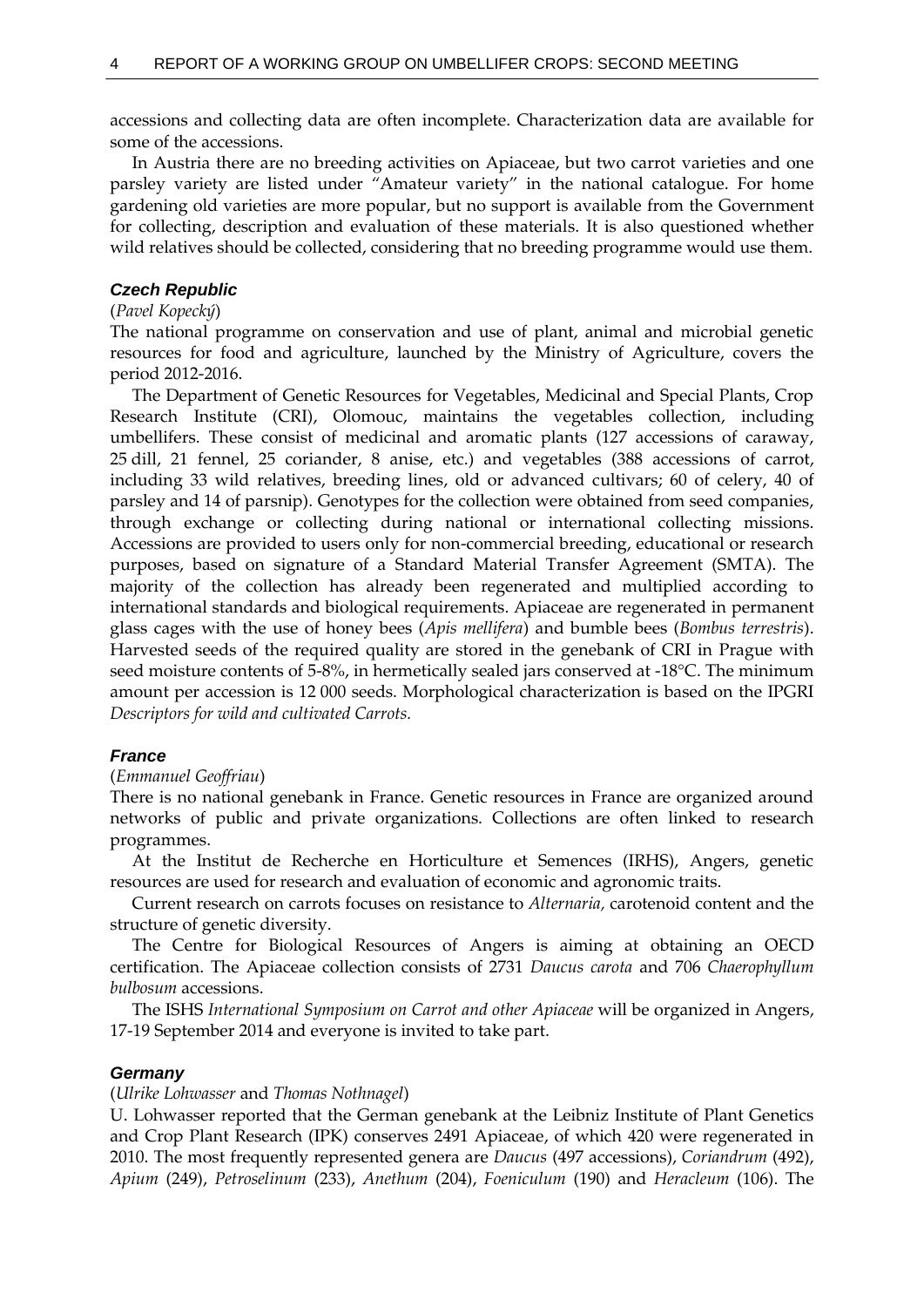Quality Management System of the genebank is certified according to ISO 9001:2008. The whole IPK collection is to be duplicated at Svalbard; one-third is already duplicated.

Research is ongoing on the German Parsley Germplasm Collection, focused on the interaction of morphological, molecular and phytochemical characters. Intraspecific taxonomy of coriander (*Coriandrum sativum* L.) is also being investigated with comparisons of morphological, phytochemical and molecular data.

Thomas Nothnagel informed the Group that the Julius Kühn-Institute (JKI), Institute for Breeding Research on Horticultural and Fruit Crops, Quedlinburg, focuses on breeding. Evaluation of parsley, caraway and fennel is carried out with a focus on volatile oils and some types of resistance. Work is also ongoing on molecular markers for the preparation of the carrot genetic map. A project on organic carrot breeding is also taking place.

#### *Lithuania*

#### (*Rasa Karklelienė*)

The Plant Gene Bank (PGB) is a state-funded subordinate institution of the Ministry of Environment, which was established in 2004 to coordinate the collection, research, conservation and use of national plant genetic resources in Lithuania. Plant genetic material is kept in long-term storage.

Umbellifer genetic resources conservation is coordinated by three centres: the Institute of Botany of the Nature Research Centre (medicinal and aromatic plants), the Institute of Horticulture, Lithuanian Research Centre for Agriculture and Forestry (horticultural crops), and the Vilnius University Botanical Garden (ornamental crops).

However, work on genetic resources of umbellifers is mainly carried out at three research and educational institutions: Institute of Horticulture, Lithuanian Research Centre for Agriculture and Forestry (*Daucus*, *Coriandrum*, *Apium*, *Pastinaca*, *Foeniculum* etc.); Aleksandras Stulginskis University (*Carum*); and Kaunas Botanical Garden of Vytautas Magnus University (*Coriandrum*, *Apium*, *Pastinaca*, *Foeniculum* etc.). Some field collections are maintained at the Institute of Botany (*Angelica* and *Myrrhis*).

In total, 170 accessions are conserved, of which 27 are in long-term storage.

Breeding activities have resulted in the recent development of Lithuanian cultivars of caraway, carrot and coriander.

#### *Poland*

#### (*Teresa Kotlińska*)

The Umbellifer crops collection in Poland currently includes a total of 1400 accessions representing 10 genera (153 advanced cultivars, 859 landraces, 93 breeding material and 295 wild accessions). In recent years 91 accessions were characterized, 527 evaluated and 97 regenerated. The most represented genera are carrot and its wild relatives (652), dill (373) and parsley (268). Eight collecting missions were carried out in Poland and two missions in Lithuania in 2011-12, during which 63 accessions were collected from 4 umbellifer crops.

The genebank has also reintroduced landraces into selected farms (organic and traditional) using accessions that originated from the same selected areas in south-eastern Poland. Additional reintroductions are planned in East Poland.

# *Russian Federation*

#### (*Tatyana Khmelinskaya*)

The Russian Umbelliferae collection was started in 1923 after N.I. Vavilov's visit to West-European countries, USA and Canada (1921-1922), from the seed samples shipped by breeding companies of the USA, United Kingdom, France, Germany and Austria. Russian resources were included in the VIR collection through the All-Russian agricultural exhibition. Local landraces were collected during collecting missions to Afghanistan, Iran,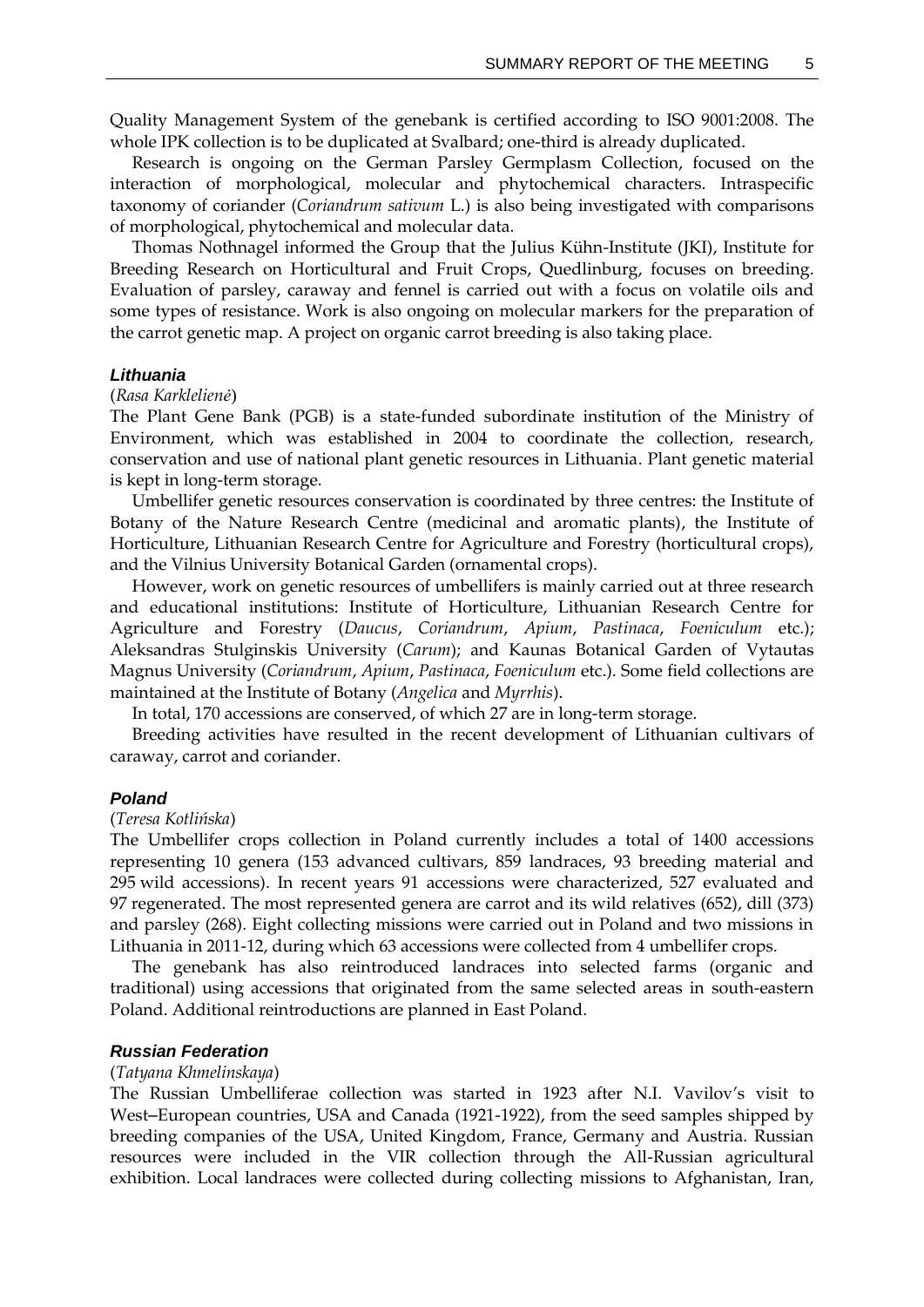Armenia, Uzbekistan, Turkey, etc. In 1926 VIR scientists started to study the collection. From 1928 new expeditions were arranged to Mediterranean countries, Ethiopia and Western China by Vavilov, to India by Markovich, to Asia Minor by Zhukovskiy, etc. The collection had also started to expand through exchange of material with various institutes and companies.

The VIR Genebank currently contains genetic resources from more than 90 countries, including wild species, landraces, old and advanced cultivars, F1 hybrids and breeding materials. The Umbelliferae collection is divided into two parts: the permanent (base) catalogue and the temporary catalogue. The permanent catalogue includes landraces and breeding cultivars with sufficient quantity of seeds. Passport data of all accessions are computerized. The temporary catalogue includes F1 hybrids, breeding materials and the samples with insufficient quantities of seed. These latter accessions need to be regenerated and will then be included in the permanent catalogue. Passport data of these accessions are recorded on hard copy. The total number of accessions is 6203, of which nearly half (3067) are *Daucus carota*, 811 *Anethum*, 586 *Coriandrum*, 580 *Apium*, etc. The carrot collection represents all known intraspecific diversity of cultivated carrot, which according to the classification of Sechkarev (1971)<sup>3</sup> and Sazonova (1990)<sup>4</sup> includes three subspecies, four varietal groups and eleven varieties.

At present, the base collection is preserved for long-term storage at  $-10^{\circ}$ C in the VIR Genebank and is duplicated under medium-term storage conditions at +4°C in glass jars in the National Seed Storage at the Kuban experiment station (Krasnodar region). The active working collection is stored at room temperature in St. Petersburg at the Department of Vegetable and Cucurbit crops. The duplicate active collection is placed for short-term storage at +4°C in the VIR-Centre. Seed samples for long-term storage are dried down to a seed moisture content of 2-6%, and packed in laminated aluminium packets. Regeneration is carried out at Pushkin, Majkop and Dagestan Stations.

Between 2002 and 2012 a total of 2728 samples were distributed to users, 40% of which were sent abroad.

Most accessions of the Umbelliferae collection have been characterized and evaluated for 50-54 morphological, biological and agronomic traits at 7 experimental stations in different ecogeographical zones of Russia. The accessions have been studied using the same standardized research methods for three years to test adaptive capacity. Some of the accessions were tested for resistance to diseases and insects and for the biochemical composition of plant parts used for human consumption. Evaluation data are stored in summary journals and in separate computerized files.

#### *Serbia*

 $\overline{a}$ 

#### (*Dejan Cvicik*)

A team of experts is working in Serbia to prepare a national strategy for plant genetic resource conservation for the period 2014-2024.

The national Apiaceae collection currently consists of 47 accessions of carrot, 25 of parsley and 8 of parsnip. These are conserved at +4°C and some of the accessions are endangered due to low germination rates and lack of sufficient seeds. Documentation is stored on hard copy.

<sup>3</sup> Sechkarev BI. 1971. Cultivated Flora of the USSR. Vol. 19. Kolos Publishers, Leningrad. 368 pp.

<sup>4</sup> Sazonova LV. 1990. Root crops: carrot, celery, parsley, parsnip, garden radish and radish. Leningrad. 295 pp.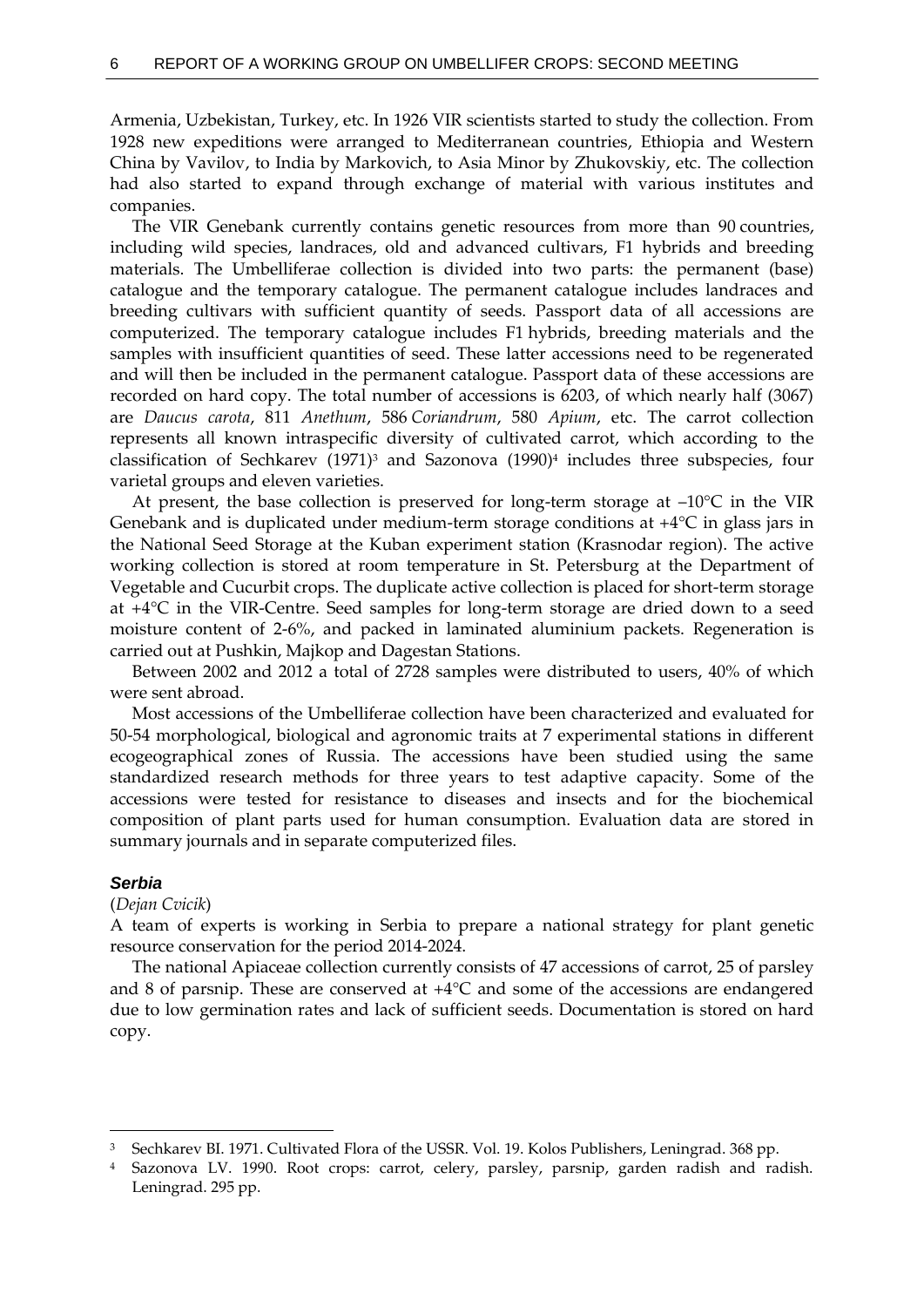# *United Kingdom*

#### (*Charlotte Allender*)

The national umbellifer collection consists of a total of 1995 accessions, located at Warwick Genetic Resources Unit (GRU) (1793), Millennium Seed Bank (185), Heritage Seed Library (16) and the Institute of Biological, Environmental and Rural Sciences *(*IBERS*)* (1).

The breakdown by genus is the following: *Apium* 135, *Carum* 8, *Chaerophyllum* 12, *Coriandrum* 17, *Daucus* 1658, *Foeniculum* 25, *Pastinaca* 60 and *Petroselinum* 73. As part of a recent research project, the Vegetable Genetic Improvement Network has set up a Carrot Diversity Set, based on morphological and agronomic traits, which includes 77 genebank accessions plus others.

#### **Development of the European Collection**

#### *Update on AEGIS: approaches for the development of the European Collection*

L. Maggioni presented an update on the establishment of 'A European Genebank Integrated System' (AEGIS). He reminded the Group that AEGIS aims at conserving the genetically unique and important accessions for Europe and making them available for breeding and research. Such material will be safely conserved under conditions that ensure genetic integrity and viability in the long term. Thirty-three countries have signed the Memorandum of Understanding to be members of AEGIS and 51 genebanks have signed Associate Membership Agreements with their respective National Coordinators.

The European Collection, under development, is made up of dispersed accessions ("unique and/or important") that need to be identified and approved as European Accessions by the holding countries; these accessions are maintained by genebanks as a decentralized collection. At the time of the meeting the Collection included 11 524 accessions, mainly from the Dutch and German genebanks.

Regarding the selection procedure for the European Accessions, so far two complementary approaches have been promoted: 1. Selection of Most Appropriate Accessions (MAAs) by WGs based on their own selection criteria (as done for carrot by the Umbellifer Crops WG); 2. Offers by countries based on country of origin and uniqueness. However, it has become increasingly clear that the proposed steps were heavily leaning on two mistaken assumptions, i.e. (i) the availability of sufficient data in EURISCO and the Central Crop Databases, and (ii) that the various parties involved in the selection (WG members, genebank curators, National Coordinators), would be able to respond quickly and agree on the proposed candidate accessions.

Therefore, the ECPGR Secretariat developed the following more straightforward approach for the selection of European accessions, where the central role would be played by the member countries, while the Working Groups would assume a supervisory and monitoring role:

- 1. Associate Member institutes/genebanks recommend to National Coordinators a list of accessions they maintain, for inclusion into the European Collection.
- 2. The National Coordinator considers the recommendations and makes the final decision, ensuring that the established conservation and availability conditions will be met.
- 3. Accessions are flagged in EURISCO as part of the European Collection.
- 4. The Working Groups maintain the technical oversight over the comprehensiveness of the European Crop Collection, the existence of possible gaps, monitor the management of the Crop Collection, including adherence to the AEGIS Quality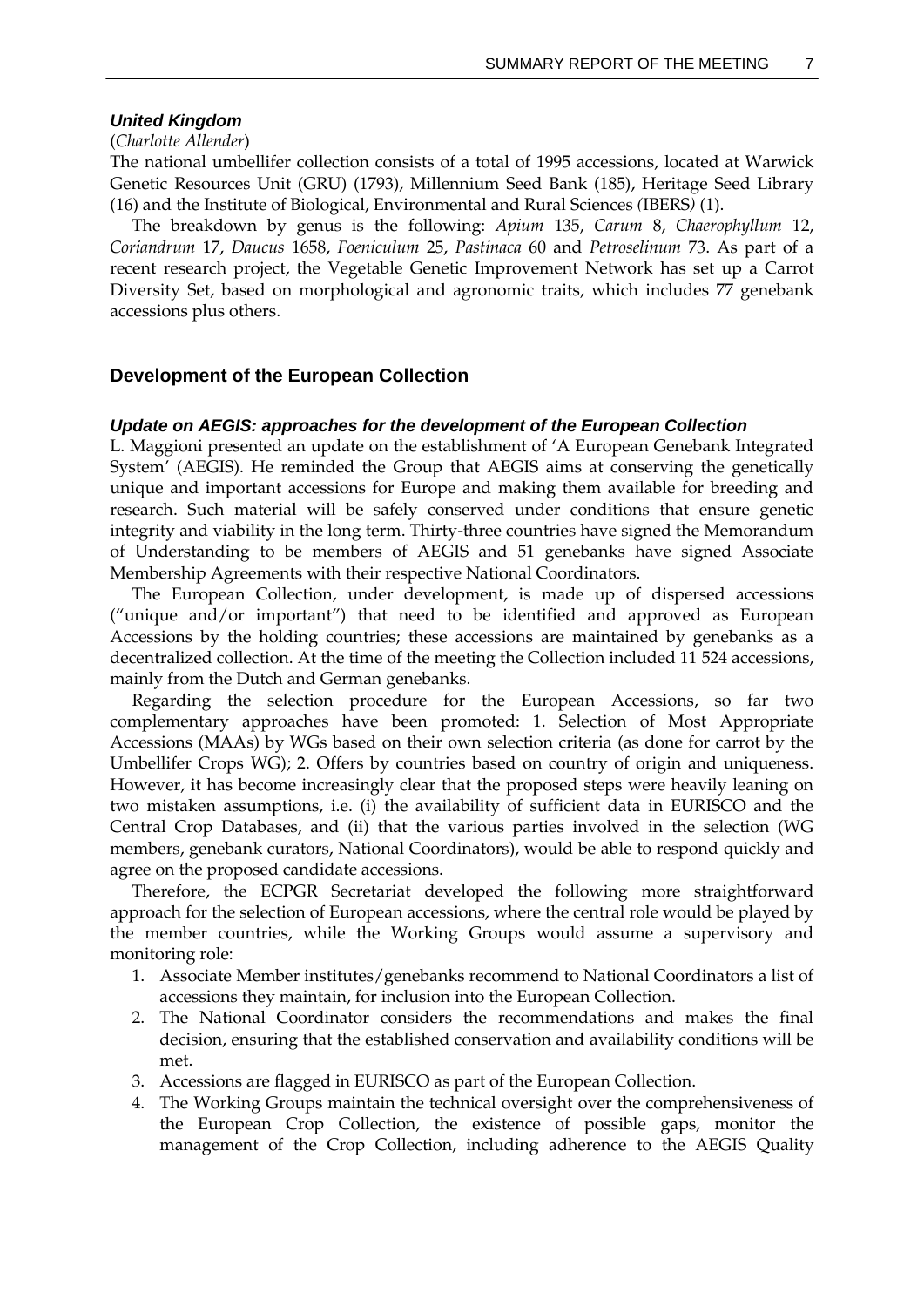System (AQUAS) and prepare annual workplans for regeneration and other activities that should be coordinated at the European or sub-regional level.

Criteria for the selection would need to respect the Selection requirements agreed by the SC, consider as a priority those accessions that have originated in the individual country and apply other considerations that would indicate the uniqueness of the accessions. In case of evident duplications that may be noted at any subsequent stage, it is suggested that the two holding genebanks agree on the final status of the duplicates, including the possibility of declaring one accession as the original and the other as a safety duplicate.

# **Discussion**

The proposed approach for the selection of accessions was seen as a positive development towards the establishment of the European Collection. It was thought that this new approach could offer some solutions to existing problems encountered for the selection of carrot accessions.

However the Group wondered how the availability of material in the collection would be checked. Besides, the high level of dependence on the reactivity of the National Coordinators in each country was seen as a weakness in the system.

The Group was referred to the [Safety duplication Policy](http://aegis.cgiar.org/fileadmin/www.aegis.org/Documents/AQUAS/Safety_duplication/Final_version_AEGIS_Safety_Duplication_policy_06_03_13.pdf) available from the AEGIS website.

Regarding the possibility to de-flag accessions, the expectation would be that accessions can be de-flagged in specific cases, but the ultimate decision would remain at the discretion of the National Coordinators.

In this configuration, an important role of the Umbellifer Crops WG will be to identify gaps and ensure the representativeness of the European Collection.

# *Update on carrot Most Appropriate Accessions (MAAs); extension to landraces and wild relatives and to other umbellifers*

C. Allender presented an account of the activity of selection of carrot accessions for the European Collection. A collaborative effort between six partners consisted in undertaking the project funded by the AEGIS Grant Scheme 'Assessment of Unique Material in European Collections of Umbellifer Crops'. In this project, focused on cultivated *Daucus,* the accession name was used as a proxy for genetic diversity and the country of origin was an important selection criterion.

The project started with the EURISCO dataset of 4671 *Daucus carota* accessions, with an additional 242 accessions from Warwick and 83 from France. For the final analysis, only accessions with data in the field "ACCENAME" were considered. Wild, landrace, F1 hybrids and breeding material were also discounted from the analysis. Overall, 2948 accessions were analysed, of which 1281 (43%) were selected for inclusion in the European Collection

In the meantime, IPK, Germany and the Centre for Genetic Resources, The Netherlands (CGN) provided lists of accessions offered for inclusion in the European Collections, based on criteria decided by the respective genebanks.

Tasks ahead for the WG will require decisions on the remaining *Daucus* material and on other crops that would possibly be less problematic than *Daucus*. Decisions are needed on the accessions with no names and on how to handle wild and landrace material.

Other crops to work on, with the respective approximate number of accessions are listed below:

| Anethum       | 1005 | Coriandrum   | 1031 |
|---------------|------|--------------|------|
| Apium         | 772  | Foeniculum   | 502  |
| Carum         | 492  | Pastinaca    | 295  |
| Chaerophyllum | 69   | Petroselinum | 1018 |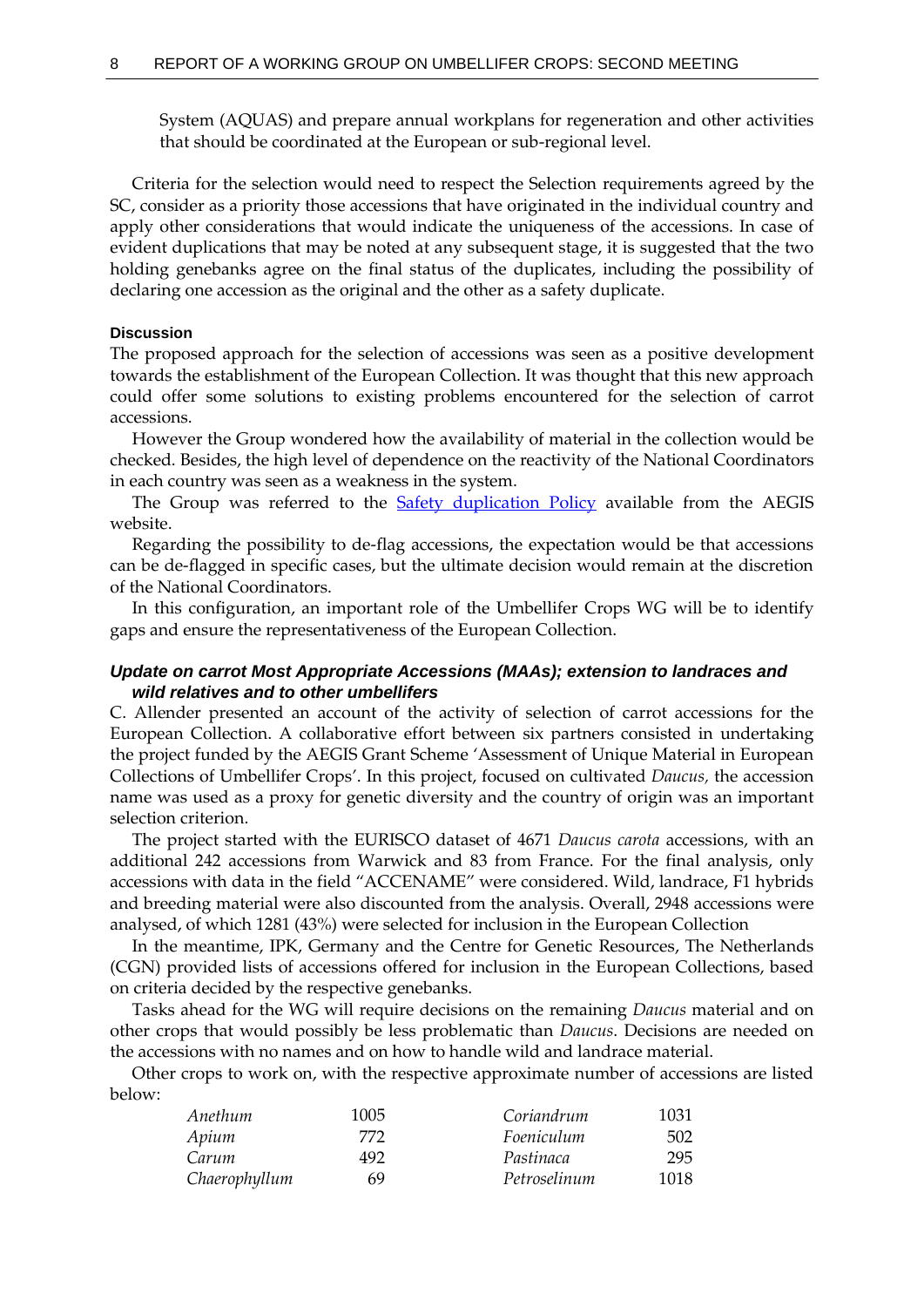# **Discussion**

C. Allender suggested following the approach proposed by the ECPGR Secretariat for the continuation of the selection of accessions.

Country representatives made the following comments:

- Austria (P. Freudenthaler): the collection should be unique as much as possible. An issue will be to raise its quality.
- **Czech Republic** (P. Kopecký): there is agreement with the proposed procedure and national lists of offered accessions can be prepared.
- France (E. Geoffriau): the newly suggested approach will be easier for France to implement, i.e. including the national collection in AEGIS, and he would gladly prepare the national list for the carrot collection.
- Germany (U. Lohwasser): the selection of German accessions at IPK was arranged in such a way that it could be done by a computer. She acknowledged that passport data were therefore not revised by a human eye and in some cases errors were present. These are corrected whenever identified. She stressed the need to monitor the quality of the material.
- **Germany** (T. Nothnagel): there is support for the idea of a European Collection, since it makes it easier to focus the conservation effort. Wild material and landraces should also be included, since they have a high value.
- **Nordic Genetic Resource Center (NordGen)** (S. Solberg): NordGen is going through the selection process and will soon be ready to offer accessions. He appreciated the new approach, which will be more practical.
- **Poland** (T. Kotlińska): there is agreement on the selected material, but internal difficulties do not allow reaching a final decision at national level about officially flagging these accessions in AEGIS as European Accessions.
- **Russian Federation** (A. Artemyeva on behalf of T. Khmelinskaya): the idea is good and important for research, but it is not certain that this will be a priority for the Russian National Coordinator.

# **Workplan**

- 1. C. Allender will circulate the list of proposed accessions resulting from the project, with a view to encouraging the associate members to include those accessions in AEGIS (**as soon as possible after the meeting**).
- 2. Each member should propose a list of accessions to be submitted to the National Coordinator (NC) for flagging in AEGIS. The list will be sent to C. Allender and at the same time to the NC, in case of accessions conserved by institutions that are already Associate Members (**by end February 2014).**

# **Recommendation**

Keeping in mind that accessions selected for AEGIS need to respect the general **Selection** [requirements](http://aegis.cgiar.org/european_collection/selection_requirements_and_criteria.html) agreed by the SC, the Group recommends using the following selection criteria, which correspond to those adopted by Germany, as long as minimum passport data are also available:

- Accessions with origin in the country where they are conserved.
- Accessions collected by the genebank conserving them; in the case of collecting missions posterior to 1993 (year of entry into force of the Convention on Biological Diversity, CBD), only those accessions that have been collected under a material transfer agreement.
- Material collected by "foreign missions" and donated to the genebank.
- Other material not conserved in other genebanks.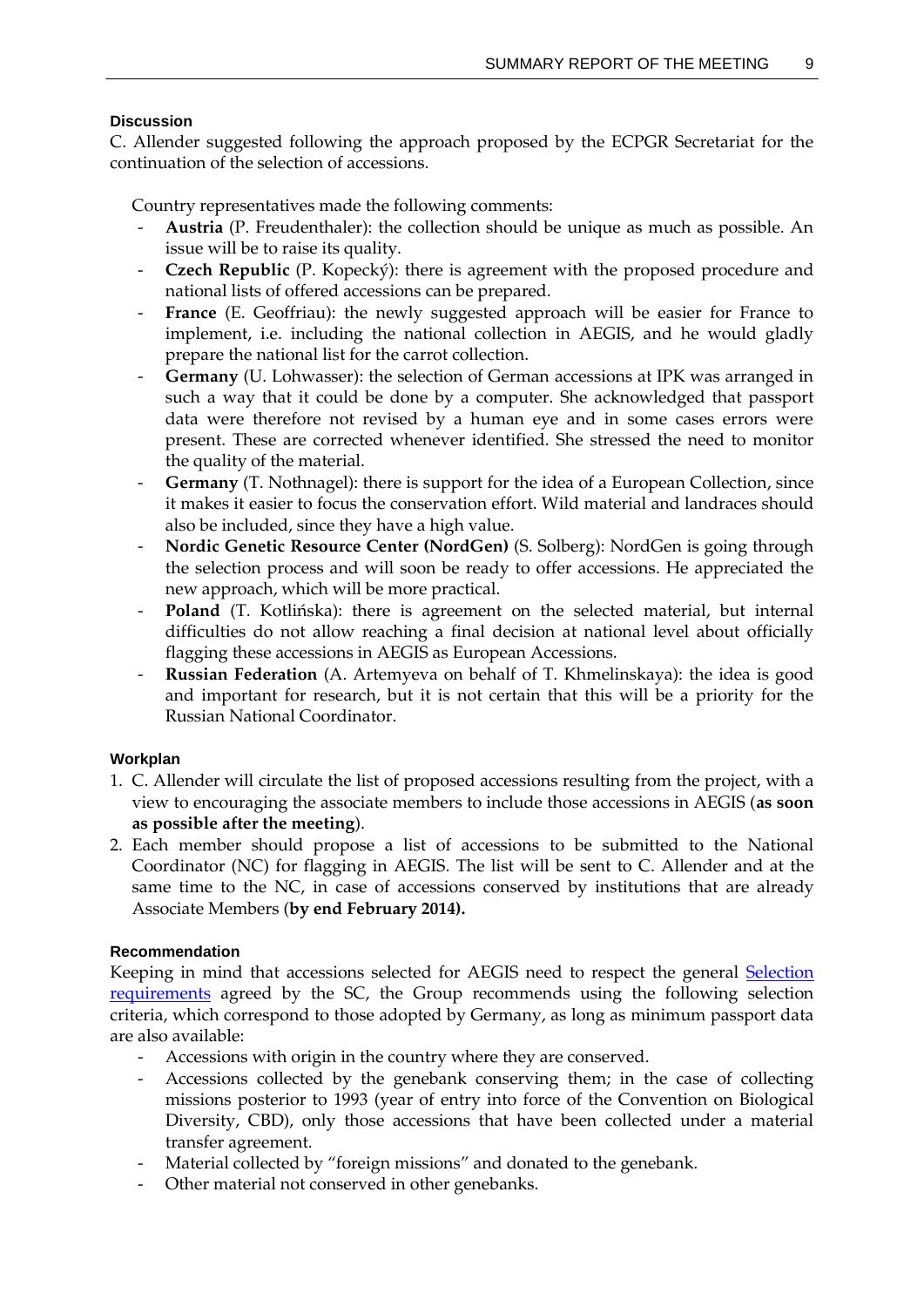The agreed fields to be filled in as minimum passport data, i.e. that should always be present when accessions are proposed for AEGIS, are listed below.

Note: descriptors with  $* =$  only if applicable to the given accession

- **INSTCODE** ACCENUMB
- **COLLNUM**
- **COLLNAME GENUS** SPECIES
- **SUBTAXA**
- **CROPNAME** ACCENAME ACQDATE **ORIGCTY**
- **COLLSITE**
- **COLLDATE** SAMPSTAT
- DONORNAME
- DONORNUMB

See the **[FAO/Bioversity Multi-Crop Passport Descriptors V.2 \[MCPD V.2\]](http://www.bioversityinternational.org/uploads/tx_news/1526.pdf)** for a full description of the fields.

It is highly recommended to include also SPAUTHOR.

# *The AEGIS Quality System (AQUAS)*

L. Maggioni described the AEGIS Quality System (AQUAS) principles, including the need for consensus, agreement on minimum standards, the acknowledged need for capacity building, minimum bureaucracy and establishment of a monitoring system. AQUAS is composed of a number of elements, some of them already in place and others under development:

- 1. A template for compilation by each associate member, to be published online, thereby increasing transparency about current genebank operational standards;
- 2. Generic genebank operational standards to be agreed at the WG level, based on the standards on seed, field and *in vitro*/cryopreservation approved by the FAO Commission in April 2013 [\(Genebank Standards for Plant Genetic Resources for Food](http://www.fao.org/fileadmin/templates/agphome/documents/PGR/genebank/GeneBank_ENG_WebFile.pdf)  [and Agriculture\)](http://www.fao.org/fileadmin/templates/agphome/documents/PGR/genebank/GeneBank_ENG_WebFile.pdf);
- 3. Minimum crop-specific technical standards (complementing generic standards) to be agreed at the WG level;
- 4. AEGIS [Safety duplication Policy;](http://aegis.cgiar.org/fileadmin/www.aegis.org/Documents/AQUAS/Safety_duplication/Final_version_AEGIS_Safety_Duplication_policy_06_03_13.pdf)
- 5. AEGIS Distribution Guidelines (in preparation); 5
- 6. Reporting and monitoring mechanism (in preparation).

# **Discussion**

 $\overline{a}$ 

The Group agreed on the need to develop a monitoring system, otherwise a quality system cannot work.

<sup>5</sup> Update at time of publication: the document, entitled *Guidelines for Distribution of Material from the European Collection*, has been finalized and is available from the AEGIS website (see [here\)](http://aegis.cgiar.org/aquas/policies.html).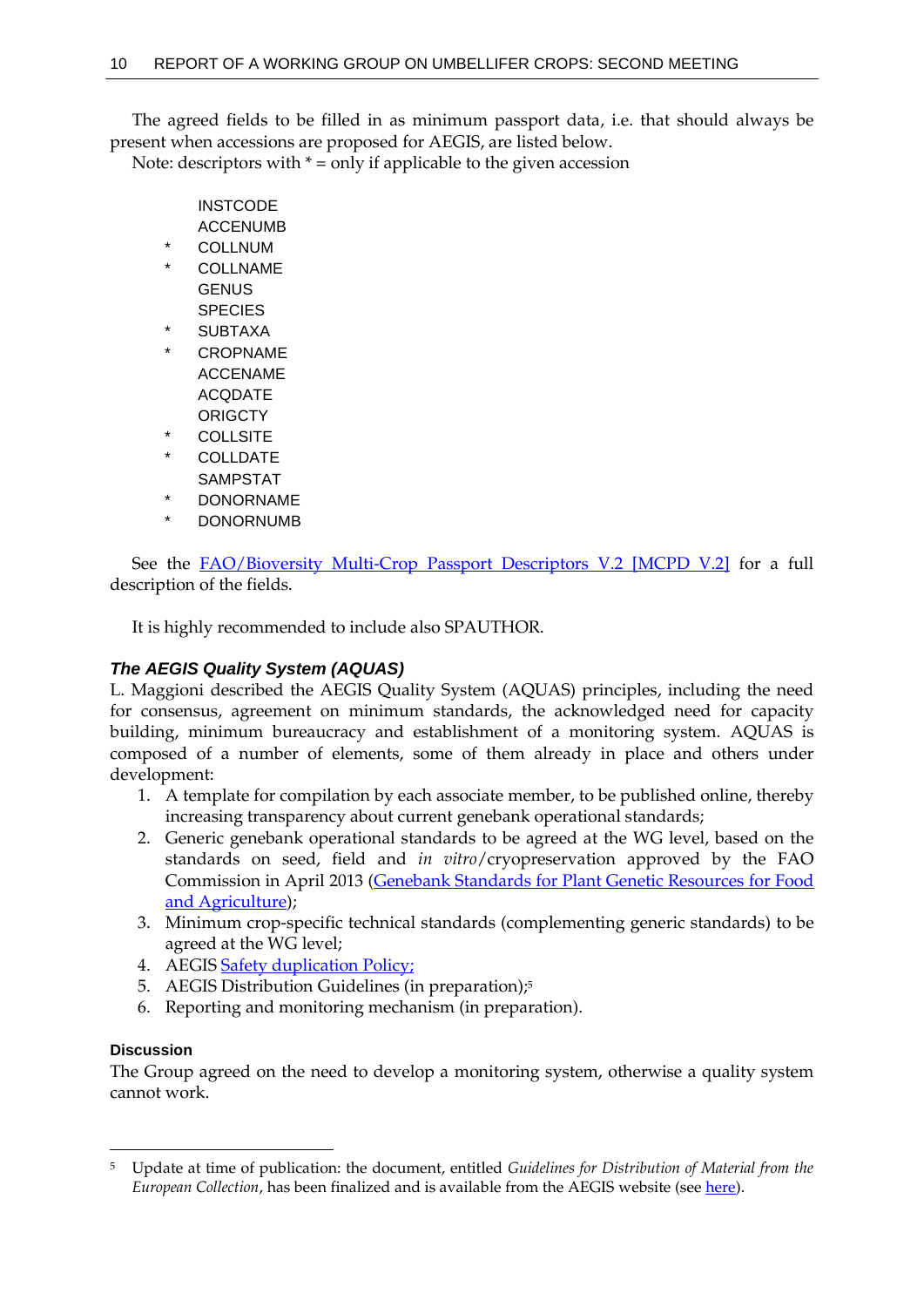# *Presentation of minimum characterization descriptors*

# **Carrot**

E. Geoffriau presented the list of minimum characterization descriptors proposed at the previous meeting in Quedlinburg. Two additional descriptors were proposed as important:

- "Leaf dissection"
- "Plant height (cm) at flowering time".

#### **Discussion**

These were considered useful descriptors, but not accepted for the minimum list, since they would be problematic to score. In particular, waiting for flowering time would require growth for 2 years in the case of biennial species.

A list of *Minimum characterization descriptors for carrot* had been prepared by E. Geoffriau, with scales and illustrations. The Group agreed that all accessions entering the European Collection should be characterized according to this list, which is included as Appendix II to this report (pp. [25-](#page-30-0)29) and available online [here.](http://www.ecpgr.cgiar.org/networks/vegetables/umbellifer_crops/other_working_group_documents.html)

# **Other umbellifers**

H. Declercq provided an Excel table to the meeting, with proposed descriptor scales for celeriac, celery, dill, parsley, and parsnip. This table is available [here.](http://www.ecpgr.cgiar.org/fileadmin/www.ecpgr.cgiar.org/Presentations/Umbellifer_2013_Russian_Fed/emmanuel/Other_Umbellifer_Minimum_Descriptors_Validated_UmbelWG_260613.xls)

### **Discussion**

It was agreed that the Group needed a minimum list for other Apiaceae. The descriptors proposed by H. De Clercq were considered and the proposed lists were eventually agreed, except "tuber size" for parsnip. It was also pointed out that the UPOV scales were not suitable for germplasm material and they would require a revision of the scales. Ideally, it would be also useful to have reference illustrations.

A proposal made by U. Lohwasser to give up the attempt to standardize descriptors since everyone uses their own system was not approved.

#### **Workplan**

The Excel tables provided by H. De Clercq will be revised, including reference illustrations, according to responsibilities and timeframe below. The drafts will then be sent to the Chair for further distribution to the WG and adoption.

| Celeriac | P. Kopecký   | 30 September 2013 |
|----------|--------------|-------------------|
| Celery   | P. Kopecký   | 30 September 2013 |
| Dill     | S. Solberg   | 31 July 2013      |
| Parsley  | U. Lohwasser | 31 October 2013   |
| Parsnip  | U. Lohwasser | 31 October 2013   |

The final lists will be published online on the same page as the descriptors for carrot.

#### *Presentation of minimum genebank standards*

E. Geoffriau recalled that a discussion took place during the First Meeting of the Umbellifer Crops WG in Quedlinburg, 29 March–1 April 2011, where elements for crop-specific genebank standards were proposed.

Based on comments received from the WG and after comparison with the FAO Genebank [Standards for Plant Genetic Resources for Food and Agriculture](http://www.fao.org/fileadmin/templates/agphome/documents/PGR/genebank/GeneBank_ENG_WebFile.pdf)*,* a revised list of proposed standards was presented and discussed.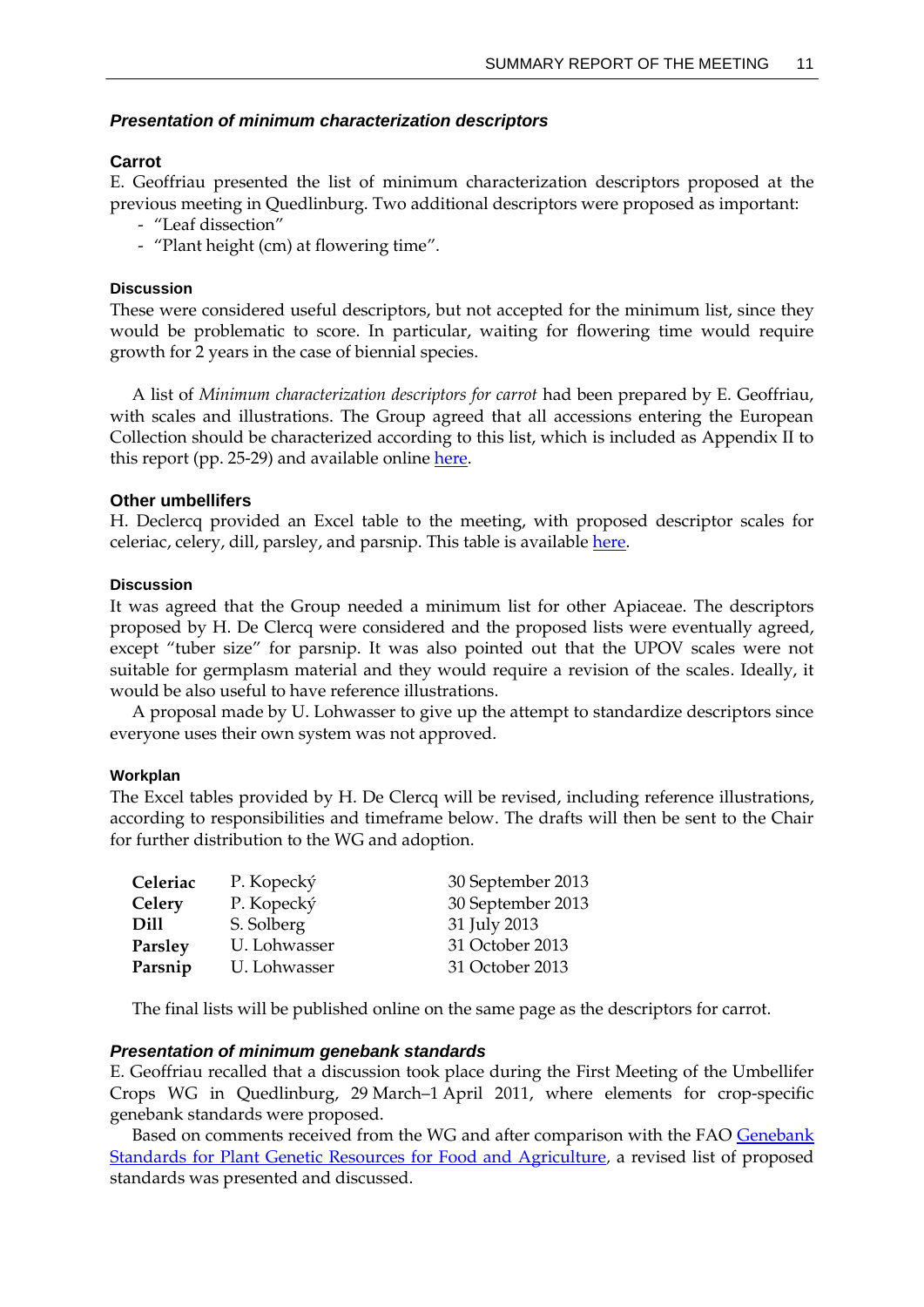#### **Discussion**

It was suggested to include a limit of 40% RH of the seed store environment for active collections, but this was not accepted, since some institutes do not control RH for active collections.

Regarding the % of germination, in many countries (e.g. Lithuania, Poland, Russian Federation) it is not possible to reach the FAO suggested level for cultivated species (85%), but in the Czech Republic and France the level is at least 95% in carrot. Different (lower) percentages would be reached in the case of other Apiaceae. It was concluded to suggest not less than 75%.

In the case of collecting missions, it was also agreed to include an "acquisition minimum" of seed taken from 45 plants, with an optimum taken from more than 80 plants, and it was agreed to take note of the number of plants from which seed was collected.

The agreed list of Umbellifer crop-specific standards, based on the FAO standards with some amendments and additions, is included as Appendix IV (pp. [30-](#page-35-0)32).

# **ECPGR Umbellifer wild relatives project**

#### *Collecting wild relatives, progress and results*

#### **Prospection in Albania**

(*S. Jani*)

A collecting mission was organized in 2013 thanks to the ECPGR-funded project on umbellifer wild relatives. This mission is focusing on the coastal and western lowland territory.

An exploratory mission carried out between 20 May and 18 June revealed variations in wild carrot types in the Fier, Lushnje, Kavaja and Durres districts, such as thin and thick stems, long and short stems, purple colour, flat and convex umbels. *Anethum graveolens* was found with vigorous plants with long and strong stems, grown in agricultural plots. It is a rare plant, found around the Lushnja and Fieri cities, where it is used as a culinary aromatic herb. *Petroselinum crispum* was found with long and thin stems, small and very aromatic leaves (Lushnje district). *Anthriscus sylvestris* and *Foeniculum vulgare* grow on the sides of roads, in the green hedges and old walls or near canals in a wide territory, from Tirana to Vlora. *Coriandrum sativum* grows in a wide territory, from Shkoder in the north to Vlore district in south Albania. A landrace of *Pimpinella anisum* grows in south-eastern Albania (Permet district) and is used as a kitchen herb. *Ammi visnaga* and *Conium maculatum* grow on roadsides in a wide area, while *Smyrnium olusatrum* is limited to the area around the Bay of Vlora.

*Athamanta cretensis* is a rare plant found on mountainous areas on limestone rocks, in wet and cool climates. Undetermined umbellifer species were also identified. The project will continue with the estimation of population sizes, geographical referencing, mapping of geographical distribution areas of wild relatives of umbellifer crops and the collecting of seeds which will be prepared for long-term storage.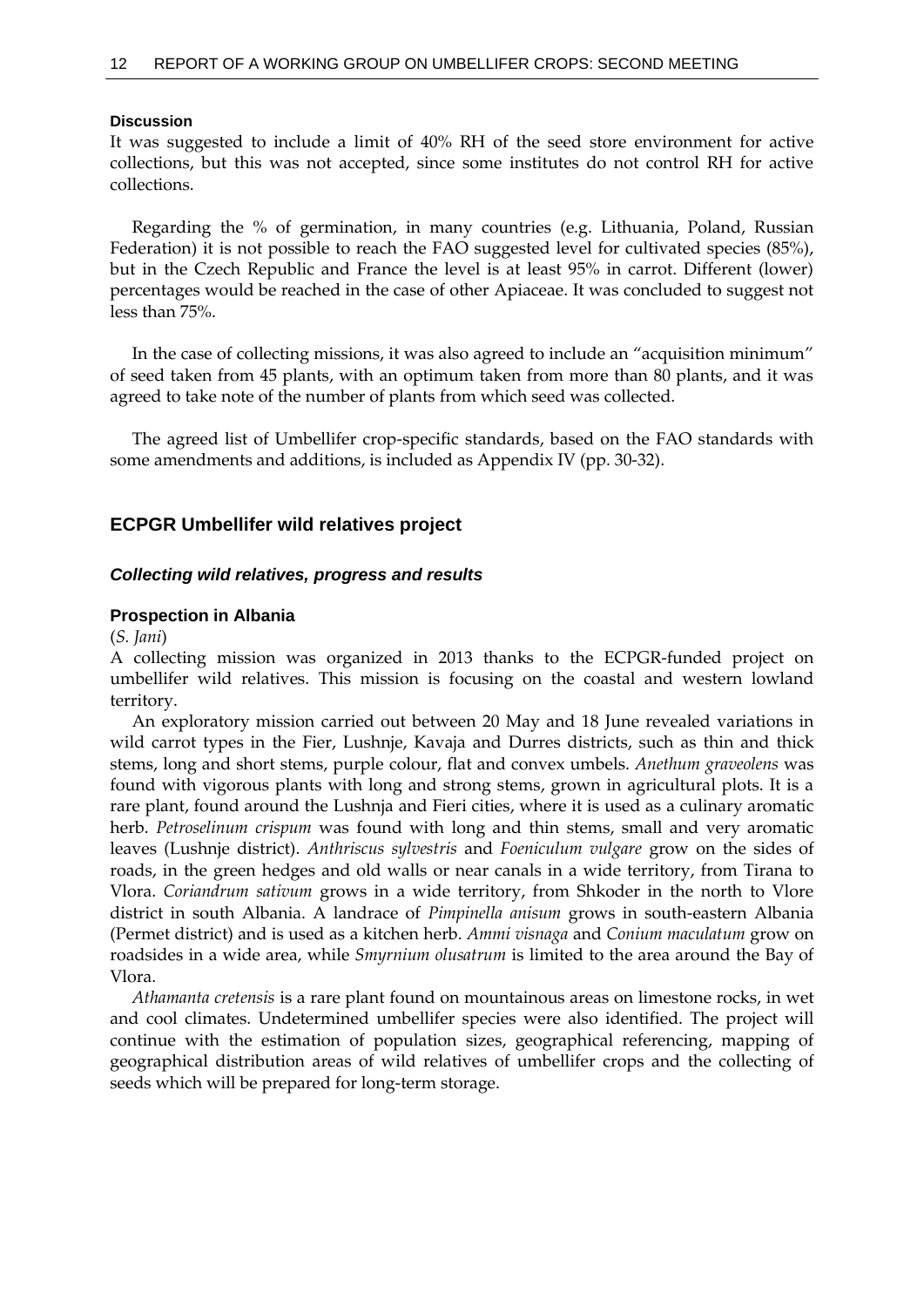# **Diversity of wild carrot in France**

### (*E. Geoffriau*)

The study of wild carrots in France has the objectives of improving knowledge, including on taxonomic aspects, of analysing the structure of genetic diversity and of carrying out evaluation for carrot breeding. Eighty-five sites were sampled in 2009 and 2010 in France. The geographical distribution of wild carrots is large and the diversity is high. The taxonomy of the species is complex, with two sub-groups (*carota* and *gummifer*), ten subspecies described in France and several botanical varieties.

Morphometric and molecular analyses are carried out to investigate phenotypic plasticity and ecological adaptation. Genetic structure was also studied and evaluation was carried out for resistance to *Alternaria dauci*.

# *Characterization of wild relatives, progress and results*

# **Wild carrot at the Nordic Genetic Resource Center (NordGen)**

(*S. Solberg*)

Carrot germplasm (ca. 60 accessions) was received by NordGen from a breeding company (Svalov Weibull) due to the closing down of the breeding programme. After 5 years it will be possible to distribute them.

Characterization of wild carrot has been carried out on 14 wild carrots from Denmark, Sweden and Norway. These were sown in March 2013 and characterized at 60 days for seedling root length, leaflet length, leaflet growth in spring, number of segment tips, and percentage of early bolting. Differences between accessions were detected.

# **Characterization by flow cytometry**

(*C. Allender*)

Flow cytometry was used to investigate rapid verification methods for taxonomy of wild relatives. This system is for measuring the size of the genome. It is a quick and relatively cheap approach, which does not need a whole flowering plant and requires only leaf tissue. It has some limitations, since it cannot give conclusive confirmation of correctness and it cannot always discriminate species with the same number of chromosomes. The project plan involves the testing of 50 accessions from approximately 12 species with n=9, 10 or 11. A further 50 accessions may also be tested, depending on the first results. Leaf samples are sent to Plant Cytometry Services, The Netherlands and the cost of one sample is  $\epsilon$  4.

# **Characterization of umbellifer wild relatives**

(*P. Kopecký*)

Fifteen selected accessions of wild relatives of *Daucus carota* from the southeast of the Czech Republic will be characterized before the end of the year. For each accession 20 plants will be used for characterization and 50 for multiplication.

# **Taxonomic identification of wild carrot**

#### (*E. Geoffriau*)

The taxonomic identification of two lists of wild carrot accessions from several collections was carried out at the Agrocampus Angers (France), respectively at the flowering stage in July 2012 and at the plantlet stage in April 2013. Controls were compared with samples under scrutiny. Several misattributions of taxonomic names were clearly identified. It was clear that the taxonomy is not straightforward and that comparison of samples with reference controls is very useful.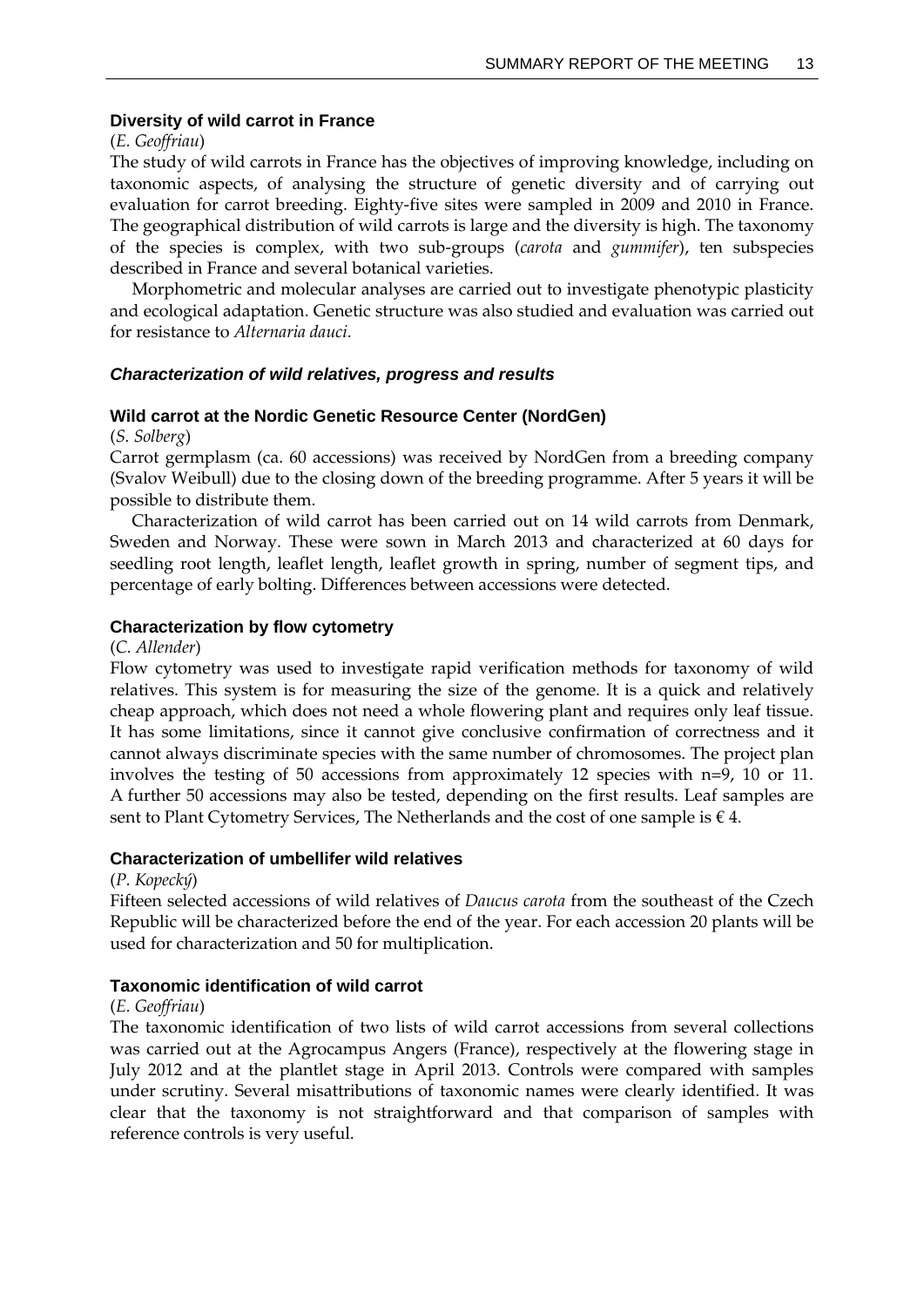#### *Evaluation of wild relatives*

# **Resistance to** *Alternaria* **in wild carrot**

#### (*T. Nothnagel*)

Two species of *Alternaria* affect carrots, causing severe losses in yield, quality and marketability. A third species also seems to be infective. No resistant cultivars exist, only some are tolerant. Carrot is a major cash crop for organic farmers and *Alternaria*, which produces various toxic metabolites, is difficult to control under organic production conditions.

The EC-funded GENRES CT99-105 project tested accessions for resistance to *A. dauci* in 2001-03 and found broad variation among the 200 evaluated genebank accessions, with wild relatives and landraces showing a higher percentage of more tolerant or resistant accessions.

A main problem of disease evaluation in the past was to achieve the objective and reproducible calculation of disease symptoms. Now it is possible to obtain this objectivity by screening with a Digital Image Analysis System (DIAS).

In the framework of the ECPGR Umbellifer wild relative project, JKI agreed to evaluate 30 accessions from different European countries for resistance to *Alternaria* species. Two hundred seeds per accession are required. Once the wild carrot accessions are received from UK (carrot diversity set), NordGen (wild carrot from the Nordic collection), Russian Federation (VIR) and France, a pre-evaluation will be made in August-November 2013.

Laboratory tests and DIAS analysis will be made by March 2014 and a publication is also eventually planned. Resulting data are expected to be made available in August 2014.

#### **Discussion**

C. Allender informed the Group that most of the GENRES project results (characterization data) are available online in pdf format from the *Warwick Genetic Resources Unit website*.

E. Geoffriau thought that it would be good to add the evaluation data and encouraged participants to do so.

It was agreed that the evaluation for *Alternaria* resistance should focus on *D. carota* var. *carota* accessions that are well identified and that originate from different geographical areas.

It would be useful to add and re-test some accessions that were evaluated in the GENRES project, as reference material.

#### **Complementary evaluation results on wild carrot**

#### (*E. Geoffriau*)

Evaluation of *Daucus carota* var. *carota* for resistance to *Alternaria dauci* was made together with seed companies. Wild *carota* is generally resistant, more than *gummifer*.

Evaluation for resistance was extended to different pathogens, with some accessions showing good resistance to *Xanthomonas*, much less to *Oidium* and even less to nematodes.

#### *Project assessment and workplan*

#### **Discussion**

The Group acknowledged the good progress made by the ECPGR-funded wild relative project. The project could only make available very limited funds, but one of the most valuable outcomes is the increased collaboration towards characterization of wild relatives. Therefore, partners in the project were invited to add other data that they might collect, even if this might be outside the specific contracts signed with Bioversity.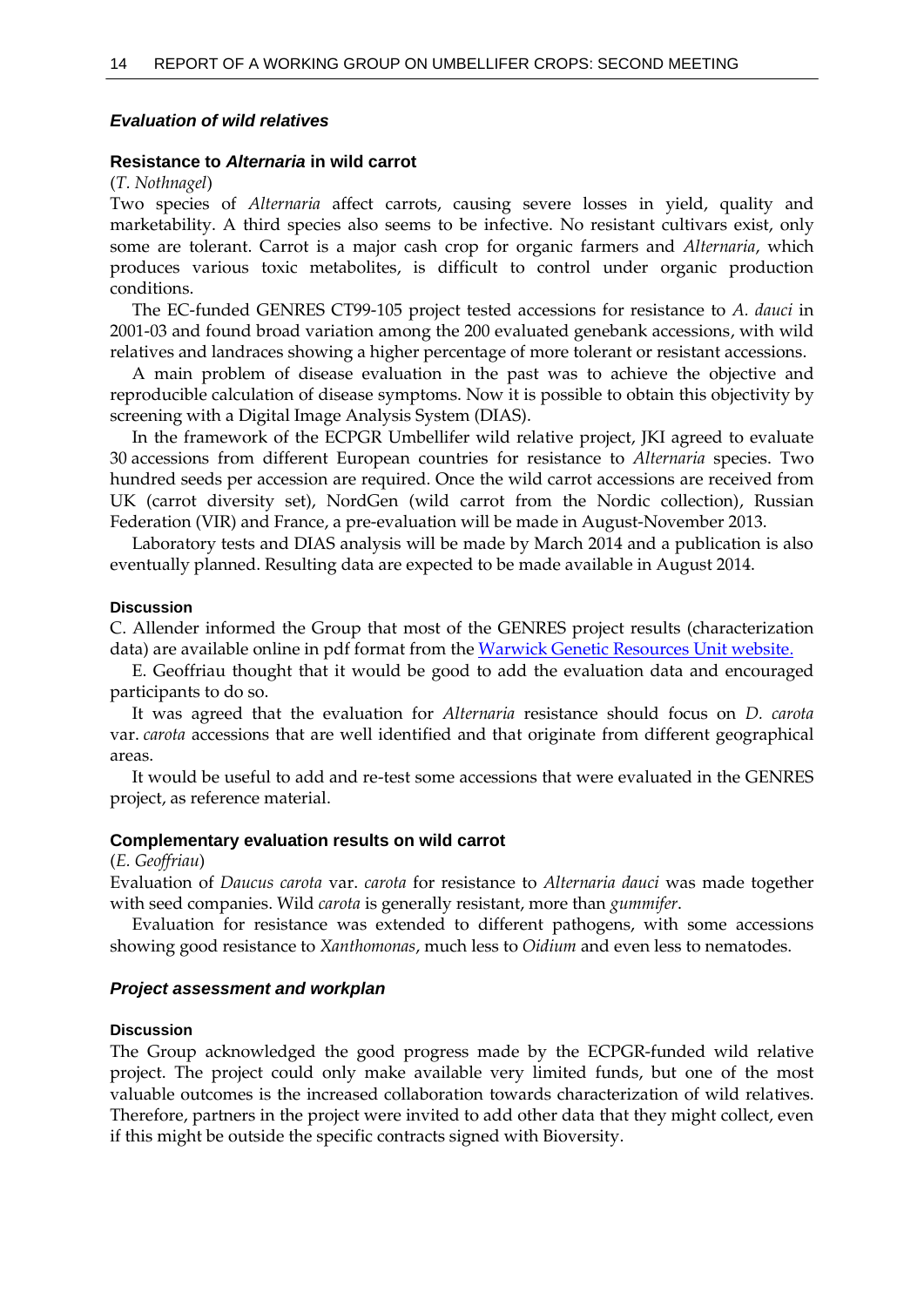It was agreed that the study should focus on "*carota carota*" and should maximize the spread of the geographical origin of the tested samples.

#### **Workplan**

- Lists of proposed accessions to be evaluated for *Alternaria* resistance should be sent to E. Geoffriau **immediately after the meeting** by members from Albania, Czech Republic, Lithuania, Poland, Russian Federation and UK.
- E. Geoffriau will make a selection and send instructions to the partners to send seeds for the analysis to T. Nothnagel (**by end July 2013).**

It was confirmed that financial and technical reports should be sent to Bioversity by 30 November 2013.

#### **Database issues**

#### *Update on EURISCO and Central Crop Databases*

#### (*L. Maggioni*)

 $\overline{a}$ 

EURISCO currently contains passport data of more than 1.1 million accessions from over 300 collections in Europe. A concept to include C&E data in EURISCO, developed by the ECPGR Documentation and Information Network (Doc&Info Network), is expected to be implemented during the next Phase of ECPGR, following the transfer of EURISCO to IPK, Gatersleben, Germany.

Regarding the relationship between EURISCO and the Central Crop Databases (CCDBs), the WGs are finding it increasingly difficult to sustain the development of CCDBs, but frustration is also building up because of the fact that EURISCO does not contain enough passport and crop-specific data to select AEGIS accessions. At the same time, EURISCO is the official repository of potential AEGIS accessions, while the CCDBs do not contain data verified and cleared by any national authority. Different WGs have expressed apparently contrasting opinions, suggesting in some cases abandoning the CCDBs and investing rather more in EURISCO. In other cases, WGs have confirmed that they would rather rely on the CCDBs, which remain more flexible and suitable for crop-specific needs and can accommodate functions that EURISCO will never have (synonyms, duplicates, photos, geographic information system (GIS), taxonomy standards, molecular, pedigree, *in situ* data, etc.).

A paper by Hintum et al. (2010)<sup>6</sup>, written on behalf of the Doc&Info Network, foresees the development of ECCDBs into user-oriented crop portals providing access to information beyond the present C&E data, i.e. all data useful for research and breeding of a particular crop.

Considering the uneasiness of several WGs regarding the respective roles of EURISCO and the CCDBs as well as the need to bring all WGs to the same level of understanding and collaboration about a vision for plant genetic resource (PGR) documentation in Europe, the SC agreed to allocate funds for a meeting of the Doc&Info WG in 2014, specifically dedicated to the above and related issues.

<sup>6</sup> Hintum TJL van, Begemann F, Maggioni L. 2010. The European *ex situ* PGR Information Landscape. In: Maurer L, Tochtermann K, editors. Information and communication Technologies for Biodiversity Conservation and Agriculture. Shaker Verlag, Aachen. pp.155-171.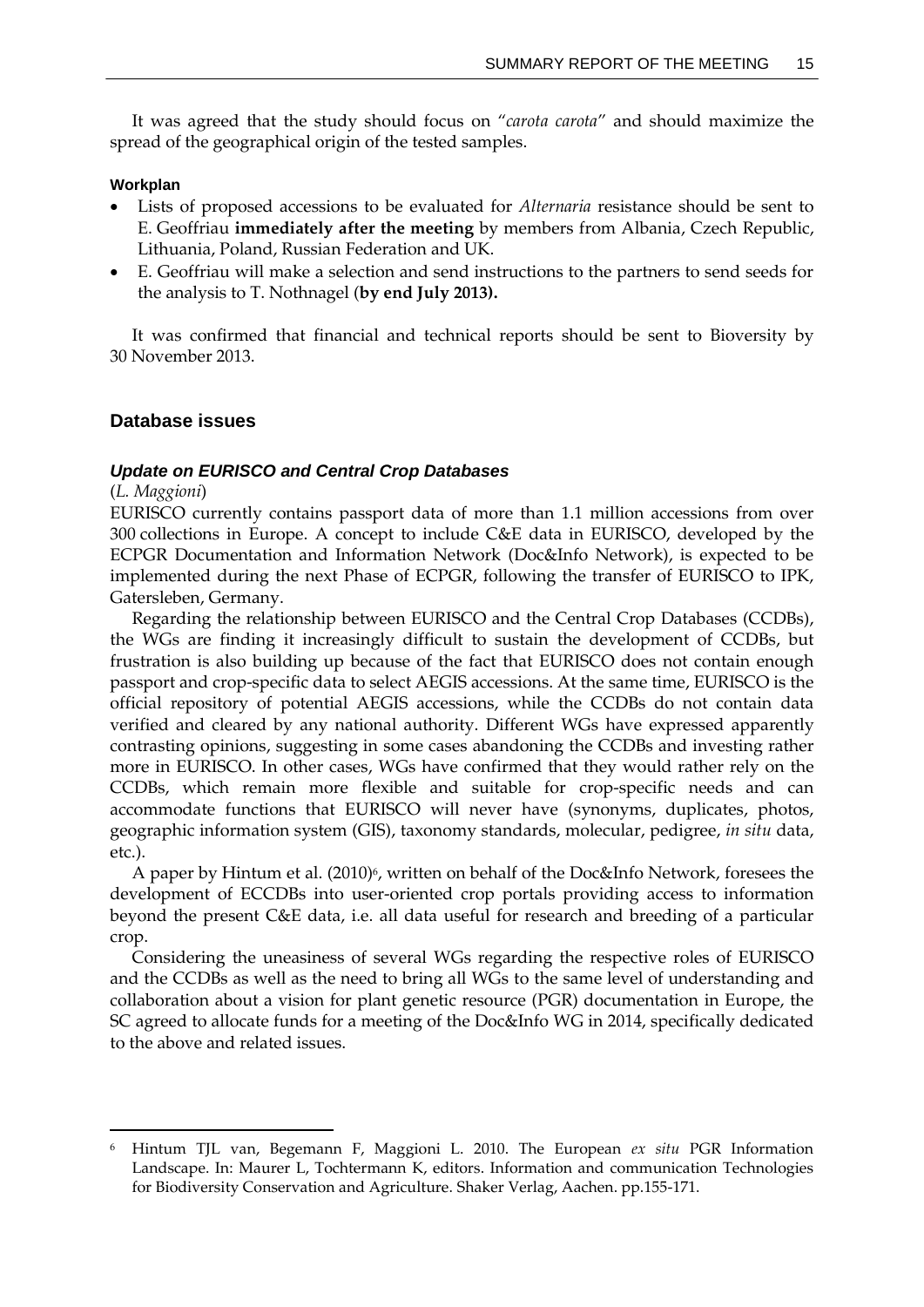# *Evolution of the European Umbellifer Database*

# (*C. Allender*)

The [European Umbellifer Database](http://www2.warwick.ac.uk/fac/sci/lifesci/wcc/gru/ecpumbel) (EUDB) was updated in April 2013 and it includes 11 915 accessions from 30 National Inventories, mainly *Daucus*, but also other genera (*Anethum*, *Apium*, *Carum*, *Chaerophyllum*, *Coriandrum*, *Foeniculum*, *Pastinaca* and *Petroselinum*).

The status of the largest proportion of samples is "landraces", followed by "advanced cultivars". The April 2013 update allowed inclusion in the database of data from the previously unrepresented national inventories of Belgium, Bosnia and Herzegovina, Croatia, Cyprus, France, Ireland, Macedonia (FYR), Portugal and Spain. Data from Italy were also added in June 2013.

The Group needs to take decisions for the future on how best to manage the Umbellifer Crops WG data, and to decide whether two databases (EURISCO and EUDB) are necessary. Items for discussion are also the treatment of C&E data and the information on the actual availability of the seeds.

# *Discussion on the database issues*

# **Discussion**

U. Lohwasser indicated that the argument to maintain CCDBs was to have the C&E data, but if C&E data can be included in EURISCO, it would be preferable to maintain just one DB.

S. Solberg thought that it would be better to have one DB, if C&E data were also included.

T. Nothnagel stressed the importance of developing a CCDB with data that are of interest for users, unless EURISCO can include such data.

P. Kopecký and P. Freudenthaler would prefer to see a simple system based on EURISCO.

# **Recommendation**

With the understanding that EURISCO will soon include C&E data, the ECPGR European [Umbellifer Database](http://www2.warwick.ac.uk/fac/sci/lifesci/wcc/gru/ecpumbel) should not be further developed as a database for germplasm users, but it should become a tool of the WG. Specifically, the DB Manager should check whether information is available that is not included in EURISCO.

# **Safety duplication issues**

# *Update from each participant*

Each participant provided a brief update of the safety duplication status of the respective national collections of umbellifers.

- Austria: material was partly duplicated in Slovakia and at CGN, The Netherlands. Additional safety duplicates to Svalbard will be arranged, but multiplication needs to be carried out first. There is no information about the part of the collection that belongs to an NGO.
- Czech Republic: about 10% of the accessions are safety-duplicated in Slovakia. Old material that is in the base collection in Prague can only be safety-duplicated as a result of future multiplications.
- France: a very partial duplication (20%) was made locally in a different institute (Groupe d'Etude et de contrôle des Variétés Et des Semences, GEVES). It is understood that the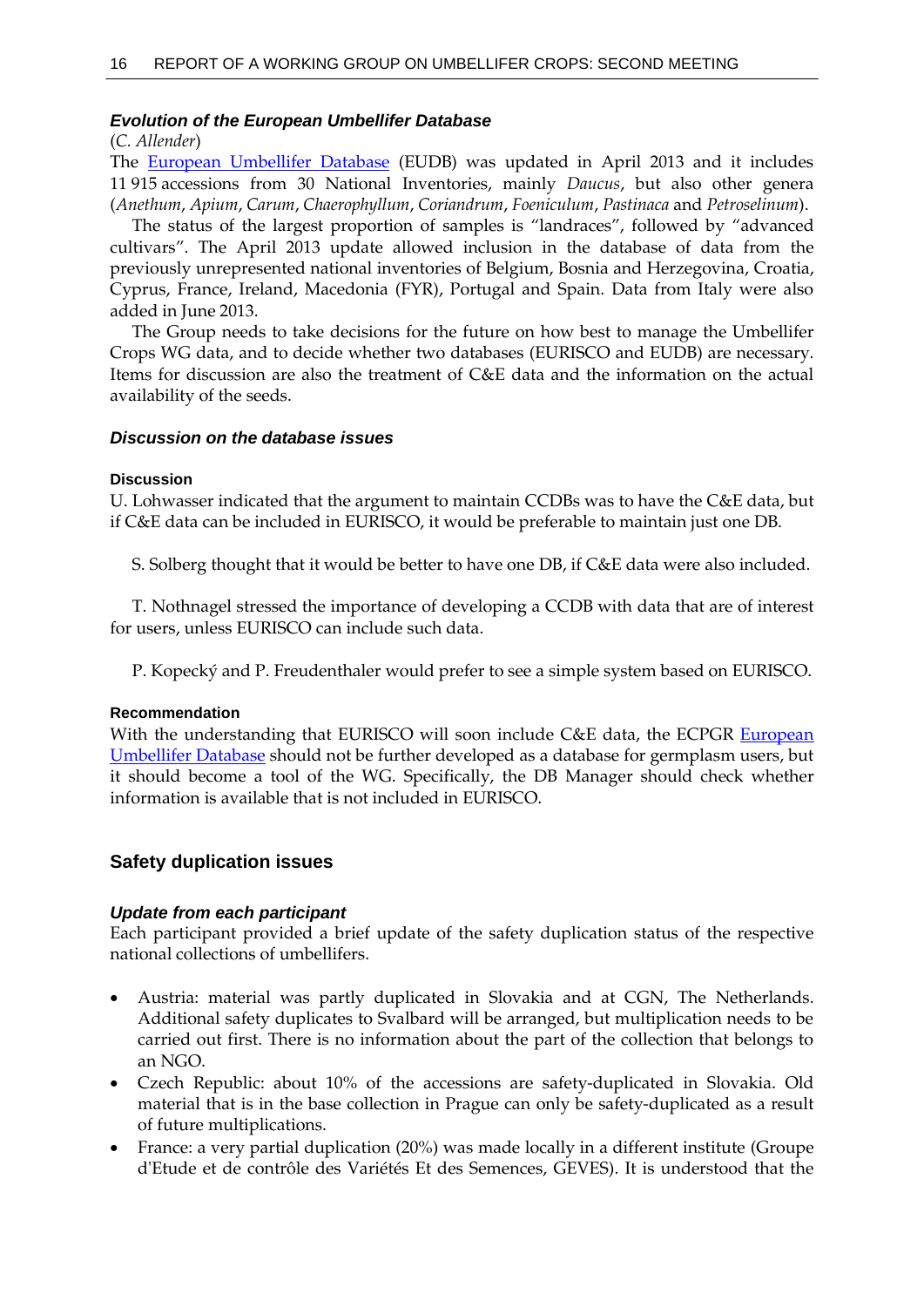standard is to safety-duplicate in a different country and this can be organized in the future.

- Germany: duplicates were sent to Svalbard.
- Lithuania: safety-duplicates are deposited at NordGen.
- NordGen: safety duplication in Svalbard is arranged to a large extent 70% of the umbellifer collection has been duplicated in Svalbard. Backups from the Baltic countries and Israel are maintained.
- Poland: there is no duplication of the Umbelliferae collection so far, but it is planned for the next phase of the genetic resources conservation programme in the Polish Gene Bank (2014-2020).
- Serbia: there are plans to safety-duplicate abroad.
- UK: a good level of safety duplication was achieved by sending samples to CGN, The Netherlands. Warwick can also host safety-duplicates.

# **Operation of the WG and election of Chair and Vice-Chair**

E. Geoffriau wished to step down from his role as Chair. The suggestion that C. Allender replace him in that capacity and that P. Kopecký act as Vice-Chair was accepted by all interested and the Group welcomed this decision.

# **Assessment of Phase VIII workplan and preparation of next phase; definition of Umbellifer projects in the new organization**

The Group discussed its mode of operation and the possibility to make improvements.

C. Allender wondered about the best way to communicate among the members when the Group will become more virtual. Email was still considered preferable, but there is a need to get active reactions from the members.

It should be quite useful to improve the level of information uploaded on the WG's web page.

S. Solberg stressed the need to organize collaborative action, otherwise it would be very difficult to maintain the cohesion of the Group. He was feeling comfortable with collaborative genebank activities and description of material and would also like to continue collaboration with VIR.

L. Maggioni gave some examples of possible activities to be proposed for Phase IX, stressing the point that they would need to be in line with the objectives of ECPGR.

P. Freudenthaler informed the Group that the national priority in Austria will be fulfilling the agreed standards, ensuring safety duplication and characterization of material, and developing niche markets for the utilization of germplasm. *In situ* conservation of crop wild relatives (CWR) is another area of interest.

P. Kopecký stressed the importance of making sure that all accessions are regenerated and not endangered before undertaking characterization. At present there is no project on umbellifer vegetables in the Czech Republic.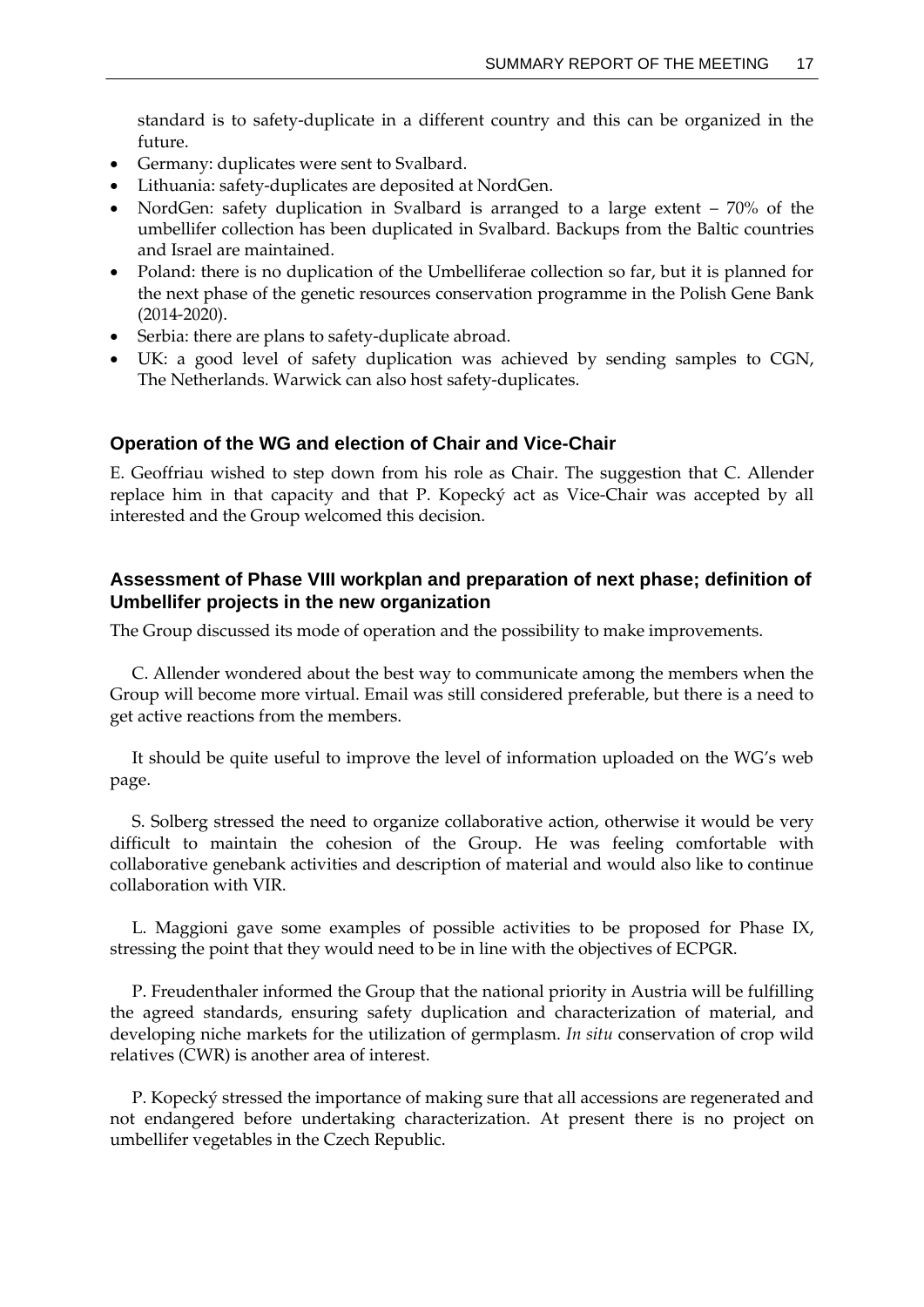E. Geoffriau was in favour of increasing C&E and studies on the differences among accessions in genebanks to assess the amount of variation. He also welcomed the continuation of the wild relatives project. He saw the need to build more expertise in taxonomic identification, geographical distribution and genetic structure. He was also interested to look at the evolution of diversity due to regeneration in genebanks. The research aspect can generate additional funding and feed information to the genebanks. Regeneration is also important and provides an opportunity for comparison of accessions.

U. Lohwasser agreed with the previous speakers and expressed interest in C&E, especially of wild relatives. Considering that ECPGR funding will be very limited, it will be important to identify funding for projects. For example a national project in Germany provides funding from the Ministry of Agriculture for building networks dealing with onfarm management of vegetables, but carrot was excluded. The role of the genebank is to provide seed and to receive characterization data in return. It is also important to look at the genepool species and identify the gaps in the collections.

C. Allender thought that the Group will need to maximize the effect of ECPGR funds. It is correct to say that the basic standards should be ensured, i.e. critical regeneration or safety duplication. She also appreciated the wild relatives project, which should be continued.

The Group needs to become more aware of other projects, such as PGR Secure and the Trust CWR project, of what are they doing and if there is any interest in *Daucus*.

Her personal interest was focused on C&E of parsnip. It would be important to understand what C&E data different institutes have and what they can share. A concern is that to get public funding it is necessary to involve the private sector, which may not be happy to share information. A proposal was submitted to the Department for Environment, Food and Rural Affairs (DEFRA) for collecting the remaining landraces in the UK.

R. Karklelienė indicated her interest in disease resistance donors and suggested that a small panel of organic growers could compare accessions in different countries.

D. Cvikić thought that the priority is the preservation of material in collections. He suggested cooperation between breeders and farmers.

S. Jani indicated that the priority is collecting before loss of genetic resources occurs. In Albania there are no breeding activities and the situation will remain like this for a long time. He was happy to continue cooperation with the Group. He acknowledged that some countries do not have good facilities for conservation and it is better to cooperate and share. C&E are also important.

T. Nothnagel mentioned that in his institute (JKI) many research projects on umbellifers are ongoing, focusing on different traits and funded with the institute's own budget and external sources. JKI can support the activities of the Umbellifer Crops WG with its expertise and facilities. Its main focus is C&E, while T. Nothnagel's main focus is resistance and also molecular characterization to create a genetic map.

T. Kotlińska informed the Group that the genebank in Poland will be supported next year by the EU rural development fund. Projects are oriented towards farmers who would like to develop the use of germplasm on their farms. The genebank will need to multiply seed. Re-introduction of landraces to their original places is also planned and farmers are interested, especially in tourist areas. Another priority will be the maintenance of the collection. The database on vegetables needs to be updated and prepared for providing data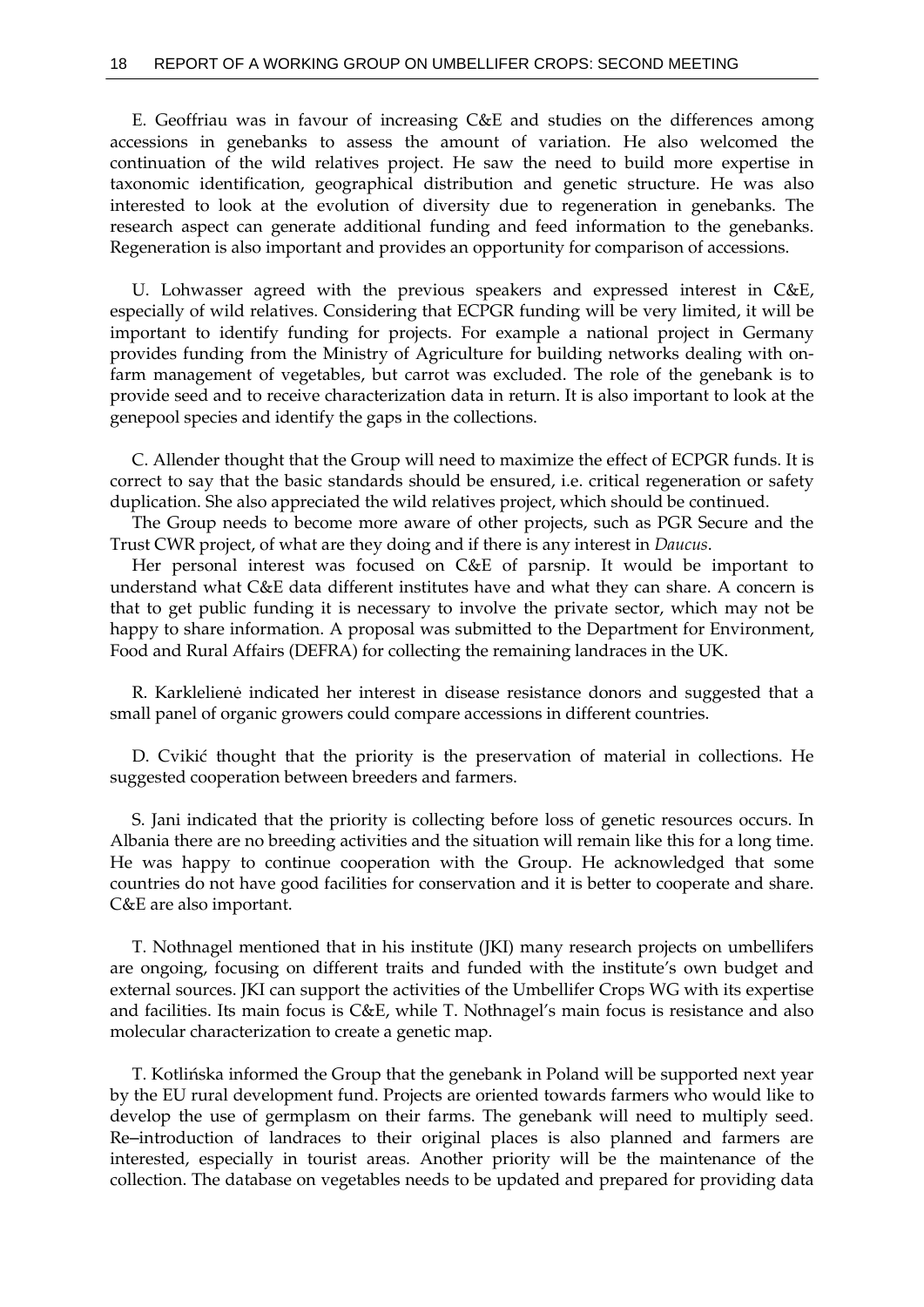to EURISCO. Another task is the preparation of field tests for registration of varieties. Collaboration exists with breeding companies, but many of them are closing down.

E. Geoffriau summarized the discussion by concluding that cooperation could be promoted at two levels: the first one to improve conservation, including collaboration for regeneration and safety duplication of accessions, and the second to improve the knowledge of the accessions in the collections.

It was also mentioned that a number of countries and geographic areas not represented in the meeting were very important for umbellifers and efforts should be made to involve them in the WG's activities: Bulgaria, the Caucasus, Greece, Turkey and Ukraine.

It was agreed to organize the future activities of the Umbellifer Crops WG in Phase IX around five main tasks and a leader was identified for each task, with the responsibility of promoting and organizing the related activities.

A preparatory task will be carried out by the end of the current Phase VIII.

#### **Workplan**

# **Preparatory task**: **List of accessions for the AEGIS European Collection (C. Allender)**

Lists of accessions that are foreseen to be included in the collection (putative accessions) should be sent to C. Allender by all WG members **by the end of February 2014** to start working on possible plans for the management of the European Collection. This is the starting basis to verify what can be targeted for improvement.

### **Task 1: Analysis of the AEGIS list (S. Solberg**)

Gap analysis of missing countries and species.

### **Task 2**: **Improvement of collection quality** (**P. Kopecký**)

- Organization and monitoring of the increase in quality, including level of regeneration and safety duplication of the European Collection, with priority on critical material and identified gaps.

It was pointed out that work on **safety duplication** could be organized as an activity of the WG and all the WG members, including those not attending this meeting, are invited to express needs and wishes to be involved.

Similarly, **regeneration** is an activity that can be shared where possible, depending on the gaps and all WG members are invited to express needs and/or opportunities to help.

#### **Task 3**: **Characterization and evaluation** (**T. Nothnagel/U. Lohwasser**)

- Inventorying of existing data
- Proceeding with C&E data acquisition
- Definition of joint sub-list of priority accessions to focus characterization on, keeping in mind the genepool concept
- A possible area of interest would be to look at CWR with marker-assisted selection to identify markers for disease resistance as well as for climatic change-related traits (tolerance to abiotic/biotic stress).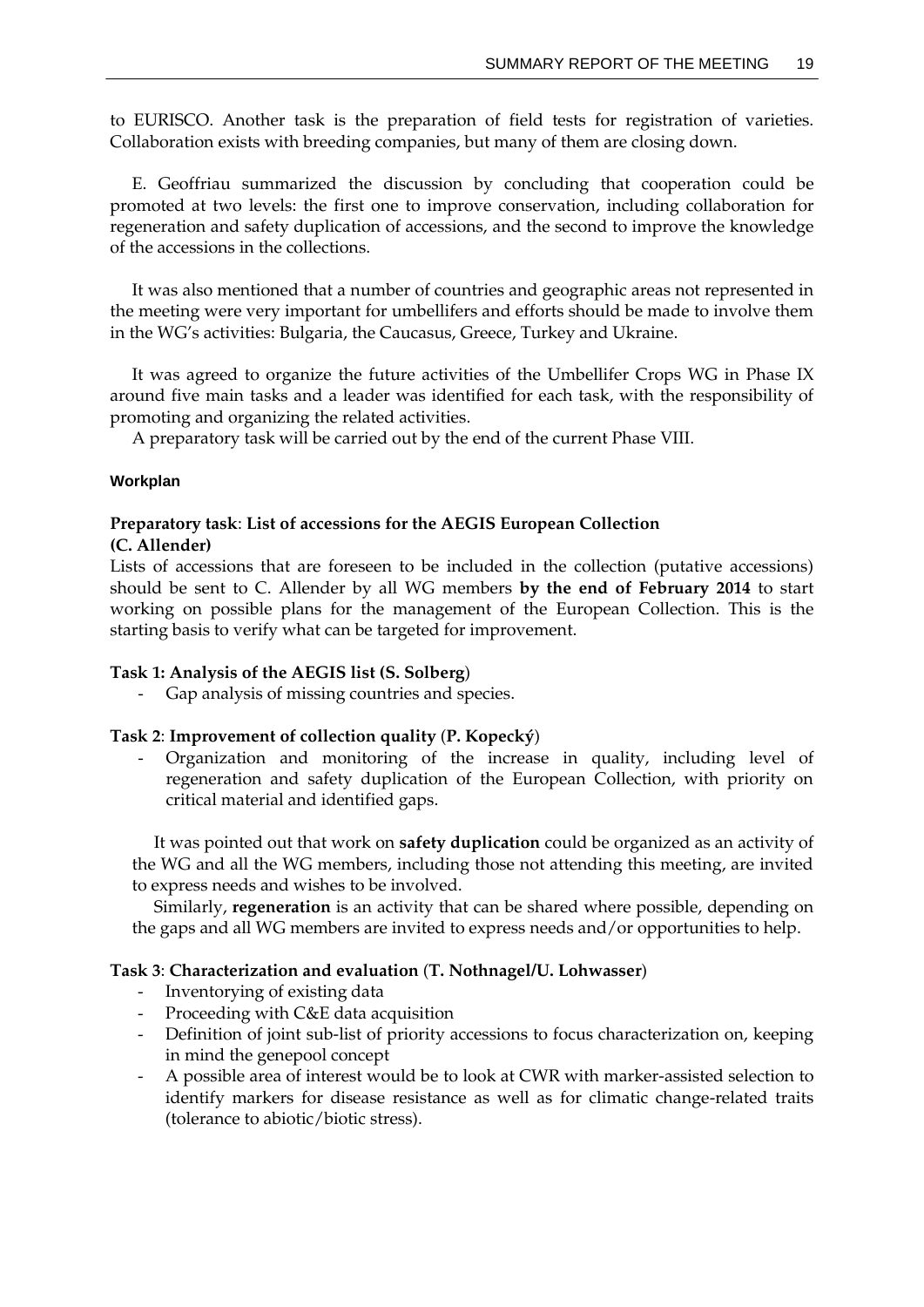# **Task 4**: **Landraces (S. Solberg**)

- Collecting
- Adding value to on-farm initiatives.

# **Task 5**: **Wild relatives** (**E. Geoffriau**)

- Inventory of existing accessions
- Collecting based on identified gaps in the primary genepool (link with other programmes)
- Taxonomic identification
- Phylogenetic study with molecular markers.

# **Recommendation**

All WG members are invited to send information to the Secretariat for uploading on the web page, prepared in draft form by the Secretariat, dedicated to **An inventory of activities** [carried out by our members and partners in Europe on genebank material.](http://www.ecpgr.cgiar.org/networks/vegetables/umbellifer_crops/inventory_activities.html)

# **Conclusion**

The WG had the opportunity to visit Vavilov's Memorial, the Herbarium and the genebank. Special thanks were given to the VIR's staff who contributed to the success of this meeting, particularly Anna Artemyeva, Irena Chukhina, Sergey Filimonenko, Tatyana Khmelinskaya, Igor Loskutov, Boris Makarov and Oleg Petrov.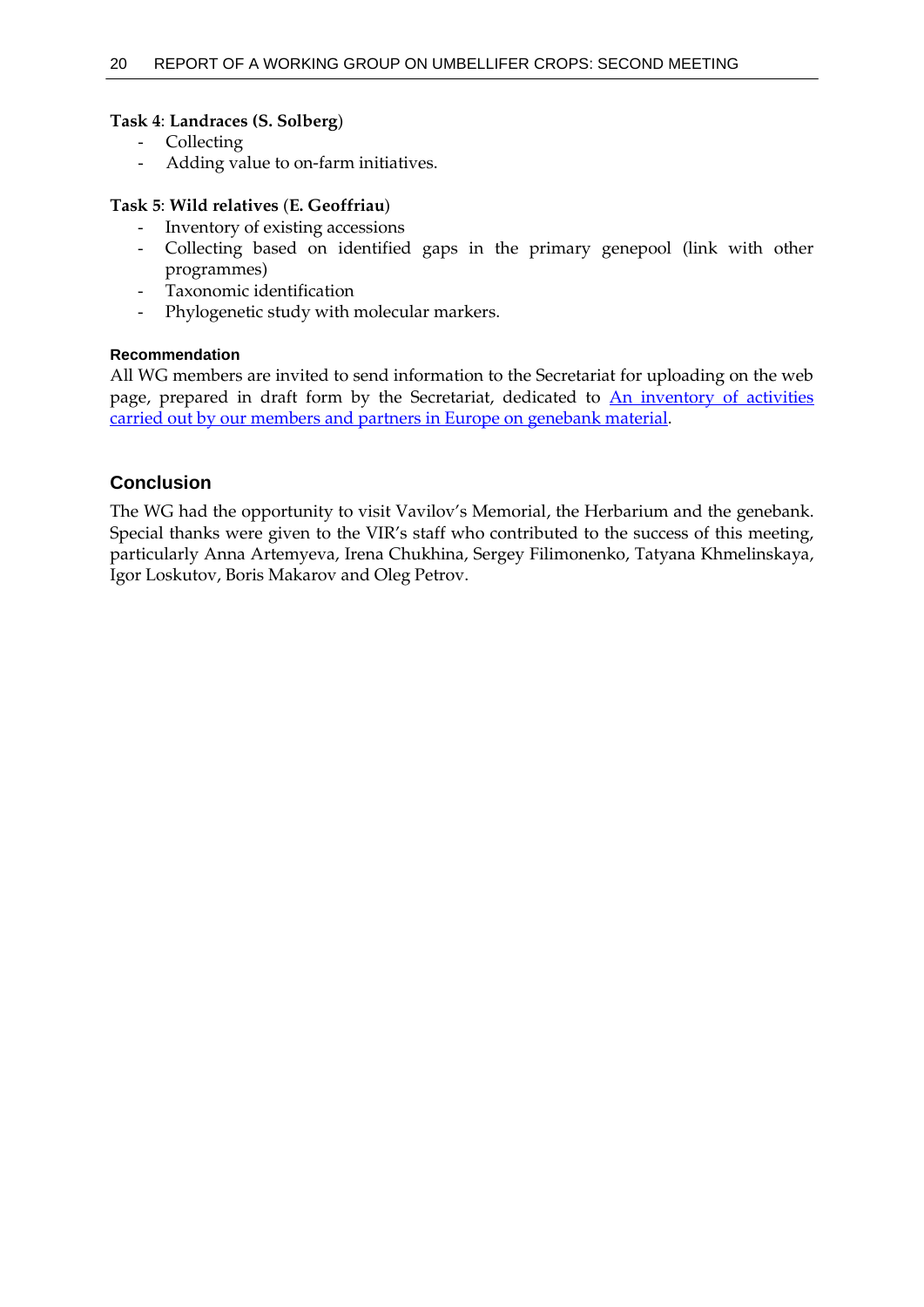# **APPENDICES**

| .36 |
|-----|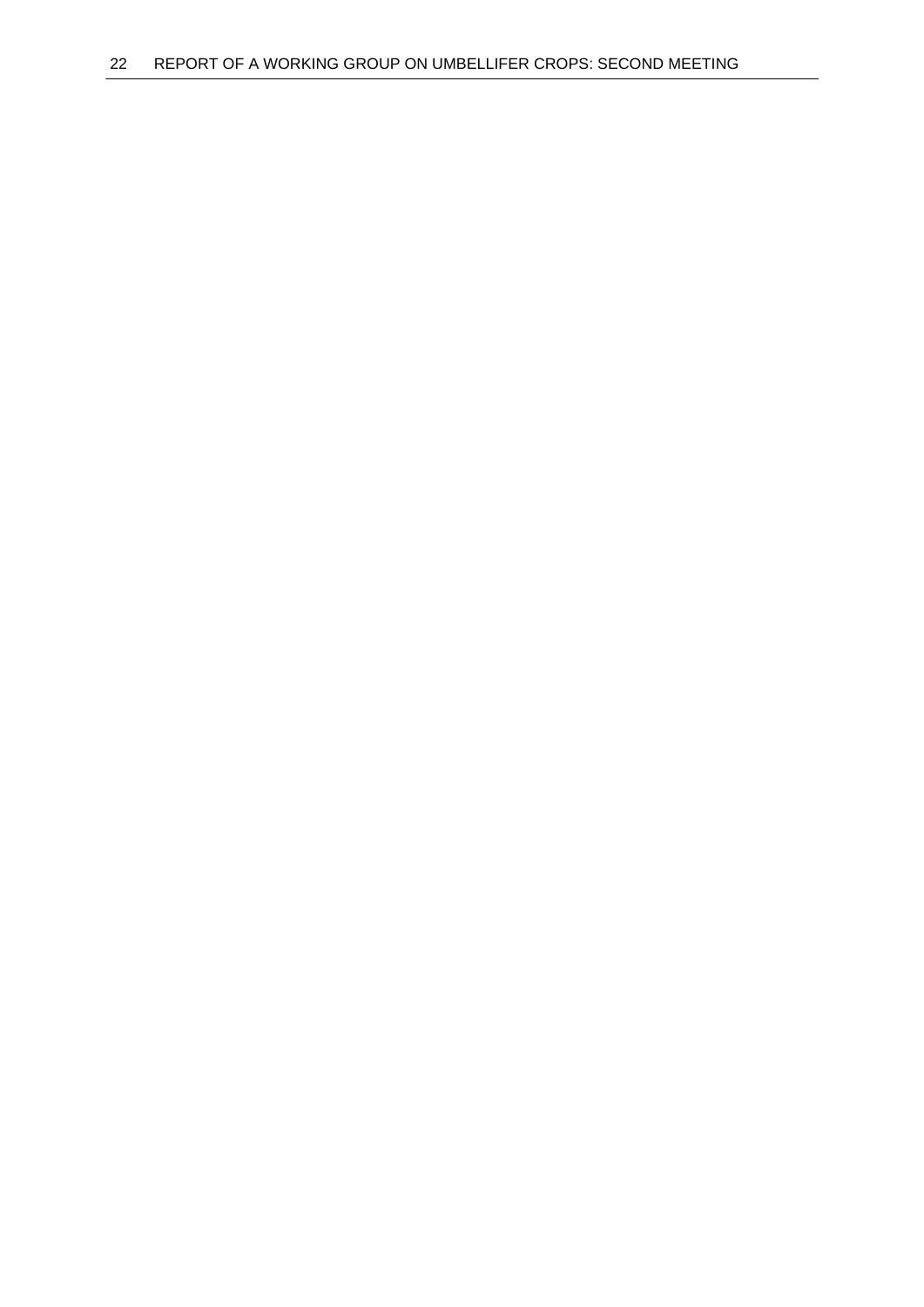# <span id="page-28-0"></span>**Appendix I. Workplan**

*(Agreed at the Second Meeting of the Umbellifer Crops Working Group, 26-28 June 2013, St. Petersburg, Russian Federation)*

| <b>Activities</b>                                                                                                                                                                                                                                                                      | <b>Responsibility</b>                                                                          | <b>Deadline</b>                          |
|----------------------------------------------------------------------------------------------------------------------------------------------------------------------------------------------------------------------------------------------------------------------------------------|------------------------------------------------------------------------------------------------|------------------------------------------|
|                                                                                                                                                                                                                                                                                        |                                                                                                |                                          |
| <b>Selection of European Accessions (MAAs)</b>                                                                                                                                                                                                                                         |                                                                                                |                                          |
| Circulate the list of proposed accessions of<br>1.<br>carrot cultivars resulting from the<br>AEGIS-funded project, in view of<br>encouraging the associate members to<br>include those accessions in AEGIS.                                                                            | C. Allender                                                                                    | As soon as possible<br>after the meeting |
| Propose a list of accessions to be submitted<br>2.<br>to the National Coordinator (NC) for flagging<br>in AEGIS. The list will be sent to C. Allender<br>and at the same time to the NC, in the case of<br>accessions conserved by institutions that are<br>already Associate Members. | All WG members                                                                                 | End February 2014                        |
| Minimum characterization descriptors                                                                                                                                                                                                                                                   |                                                                                                |                                          |
| Revise the Excel tables provided by<br>1.<br>H. De Clercq, including reference illustrations.                                                                                                                                                                                          | P. Kopecký (celeriac<br>and celery)                                                            | 30 September 2013                        |
| Send the drafts to the Chair for further<br>2.                                                                                                                                                                                                                                         | S. Solberg (dill)                                                                              | 31 July 2013                             |
| distribution to the WG and adoption.                                                                                                                                                                                                                                                   | U. Lohwasser (parsley<br>and parsnip)                                                          | 31 October 2013                          |
|                                                                                                                                                                                                                                                                                        |                                                                                                |                                          |
| Wild relative project                                                                                                                                                                                                                                                                  |                                                                                                |                                          |
| Send lists of proposed accessions to be<br>evaluated for Alternaria resistance to<br>E. Geoffriau.                                                                                                                                                                                     | Members from<br>Albania, Czech<br>Republic, Lithuania,<br>Poland, Russian<br>Federation and UK | Immediately after the<br>meeting         |
| Make a selection and send instructions to the<br>partners to send seeds for analysis to<br>T. Nothnagel.                                                                                                                                                                               | E. Geoffriau                                                                                   | 31 July 2013                             |
|                                                                                                                                                                                                                                                                                        |                                                                                                |                                          |
| Send financial and technical reports to<br>Bioversity.                                                                                                                                                                                                                                 | Partners of the<br><b>ECPGR-funded wild</b><br>relative project                                | 30 November 2013                         |
|                                                                                                                                                                                                                                                                                        |                                                                                                |                                          |
| <b>Plan for Next Phase</b>                                                                                                                                                                                                                                                             |                                                                                                |                                          |
| Preparatory task: List of accessions for the                                                                                                                                                                                                                                           |                                                                                                |                                          |
| <b>AEGIS European Collection</b>                                                                                                                                                                                                                                                       |                                                                                                |                                          |
| Send lists of accessions that are foreseen to<br>be included in the collection (putative<br>accessions) to C. Allender [this list may be the<br>same as in point 1 of "Selection of European<br>Accessions", or a larger list].                                                        | <b>All WG members</b>                                                                          | End February 2014                        |
| Start working on possible plans for the<br>management of the European Collection.                                                                                                                                                                                                      | C. Allender                                                                                    | Pro memoria                              |
|                                                                                                                                                                                                                                                                                        |                                                                                                |                                          |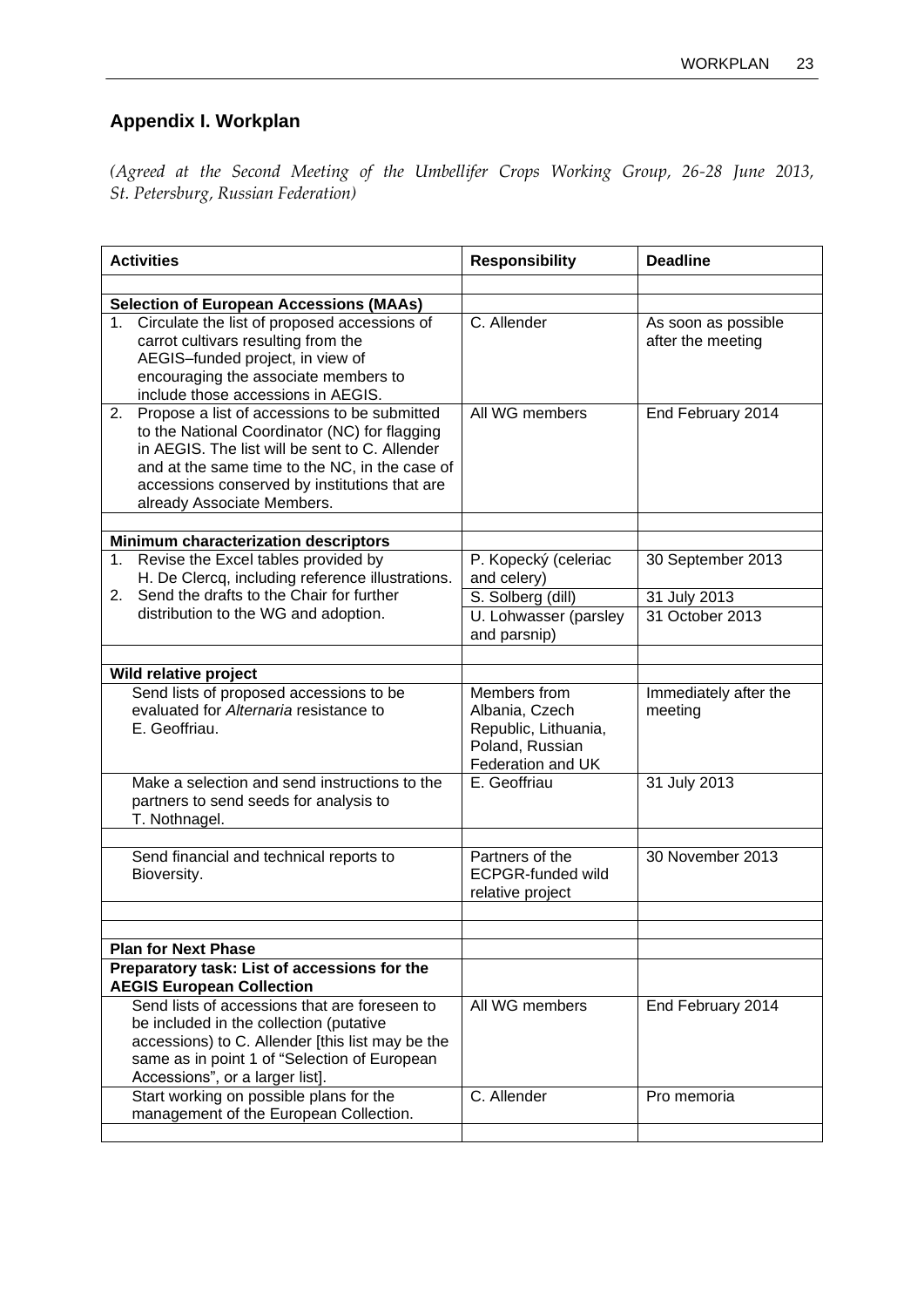| <b>Activities</b>                                                                                                                                                                                                                                                                                                                                                                                                                                                                            | <b>Responsibility</b>            | <b>Deadline</b> |
|----------------------------------------------------------------------------------------------------------------------------------------------------------------------------------------------------------------------------------------------------------------------------------------------------------------------------------------------------------------------------------------------------------------------------------------------------------------------------------------------|----------------------------------|-----------------|
| Task 1: Analysis of the AEGIS list<br>- Gap analysis of missing countries and<br>species.                                                                                                                                                                                                                                                                                                                                                                                                    | S. Solberg                       | Phase IX        |
| Task 2: Improvement of collection quality<br>- Organization and monitoring of the<br>increase in quality, including level of<br>regeneration and safety duplication of<br>the European Collection, with priorities<br>on critical material and identified gaps.                                                                                                                                                                                                                              | P. Kopecký                       | Phase IX        |
| Task 3: Characterization and evaluation<br>- Inventorying of existing data<br>- Proceeding with C&E data acquisition<br>- Definition of joint sub-list of priority<br>accessions to focus characterization on,<br>keeping in mind the genepool concept<br>- Possible areas of interest would be<br>looking at CWR with marker-assisted<br>selection to identify markers for disease<br>resistance as well as for climatic<br>change- related traits (tolerance to<br>abiotic/biotic stress). | T. Nothnagel and<br>U. Lohwasser | Phase IX        |
| <b>Task 4: Landraces</b><br>- Collecting<br>- Adding value to on-farm initiatives.                                                                                                                                                                                                                                                                                                                                                                                                           | S. Solberg                       | Phase IX        |
| Task 5: Wild relatives<br>- Inventory of existing accessions<br>- Collecting based on identified gaps in<br>the primary genepool (link with other<br>programmes)<br>- Taxonomic identification<br>- Phylogenetic study with molecular<br>markers.                                                                                                                                                                                                                                            | E. Geoffriau                     | Phase IX        |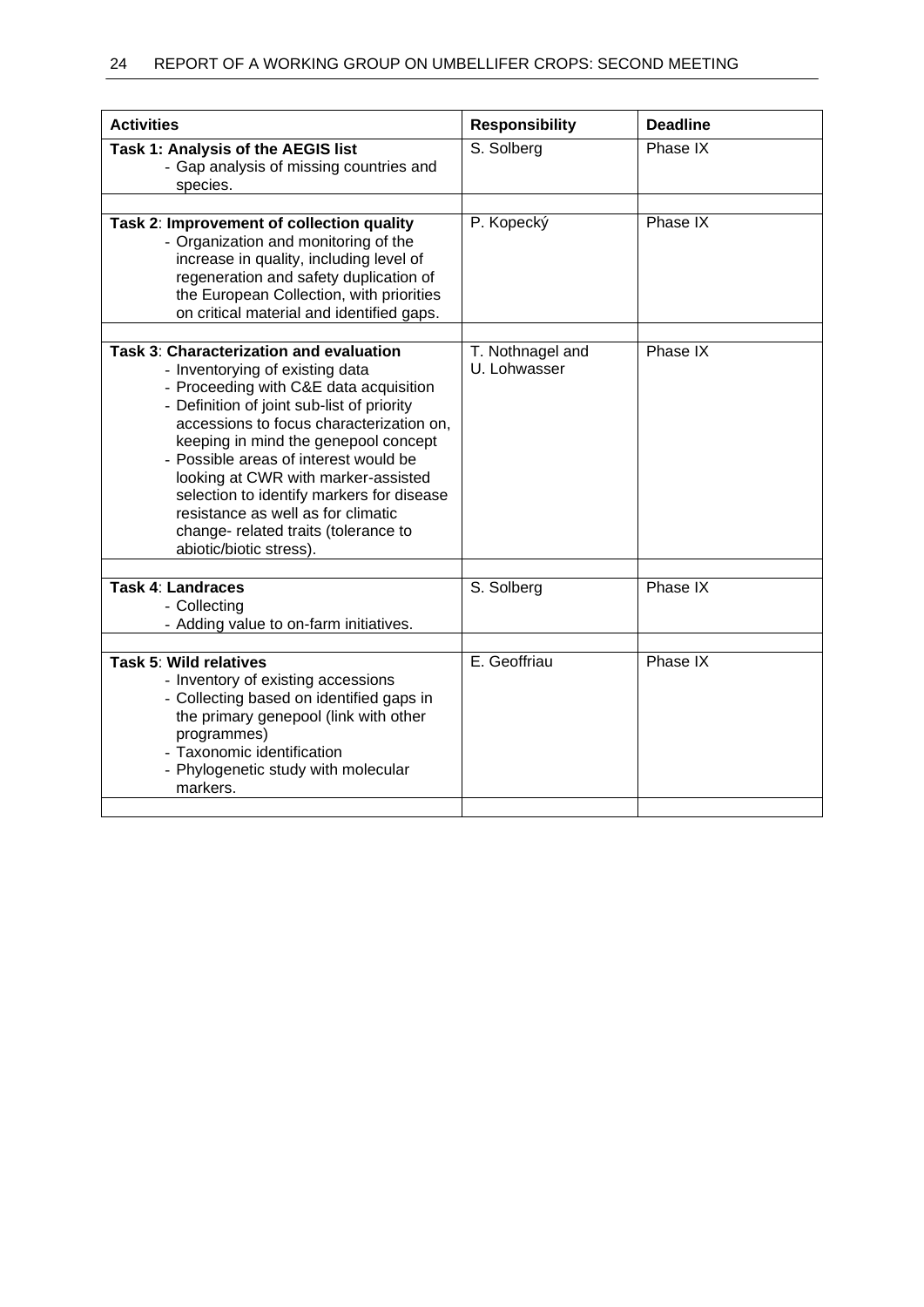# <span id="page-30-0"></span>**Appendix II. Minimum characterization descriptors for carrot**

Agreed at the Second Meeting of the Umbellifer Crops Working Group, 26-28 June 2013, St. Petersburg, Russian Federation.

Note: the "IPGRI numbers" refer to the *Descriptors for wild and cultivated Carrots* published by IPGRI (now Bioversity)7.

| <b>Number</b>           | <b>IPGRI</b> number | <b>Descriptor name</b>                   | <b>Descriptor state</b><br><b>Notes</b>                                                                                             |  |
|-------------------------|---------------------|------------------------------------------|-------------------------------------------------------------------------------------------------------------------------------------|--|
| $\mathbf{1}$            | 7.1.12              | Leaf growth habit (attitude)             | $\mathbf{3}$<br>See Fig. 1<br>Prostrate<br>$\sqrt{5}$<br>Semi-erect<br>$\overline{7}$<br>Erect                                      |  |
|                         | 3                   | 5                                        |                                                                                                                                     |  |
|                         |                     | Fig. 1. Leaf growth habit (attitude)     |                                                                                                                                     |  |
| $\mathbf 2$             | 7.1.14              | Leaf type                                | Celery<br>See Fig. 2<br>$\mathbf{1}$<br>Normal<br>$\sqrt{2}$<br>3<br>Parsley or Fern                                                |  |
|                         |                     |                                          |                                                                                                                                     |  |
|                         |                     | $\overline{c}$<br>1<br>Fig. 2. Leaf type | 3                                                                                                                                   |  |
|                         |                     |                                          |                                                                                                                                     |  |
| $\overline{\mathbf{3}}$ | 7.1.16              | Leaf colour                              | $\mathbf{1}$<br>Yellow green<br>$\overline{2}$<br>Green<br>$\mathbf{3}$<br>Grey-green<br>$\overline{4}$<br>Purple green<br>99 Other |  |
| $\overline{\mathbf{4}}$ | 7.2.1               | <b>Bolting tendency</b>                  | $\mathbf{3}$<br>Low<br>$\overline{5}$<br>Intermediate<br>$\overline{7}$<br>High                                                     |  |

<sup>7</sup> IPGRI. 1998. [Descriptors for wild and cultivated Carrots.](http://www.ecpgr.cgiar.org/publications/publication/issue/descriptors_for_wild_and_cultivated_carrots_emdaucus_carotaem_l.html) International Plant Genetic Resources Institute, Rome, Italy.

 $\overline{a}$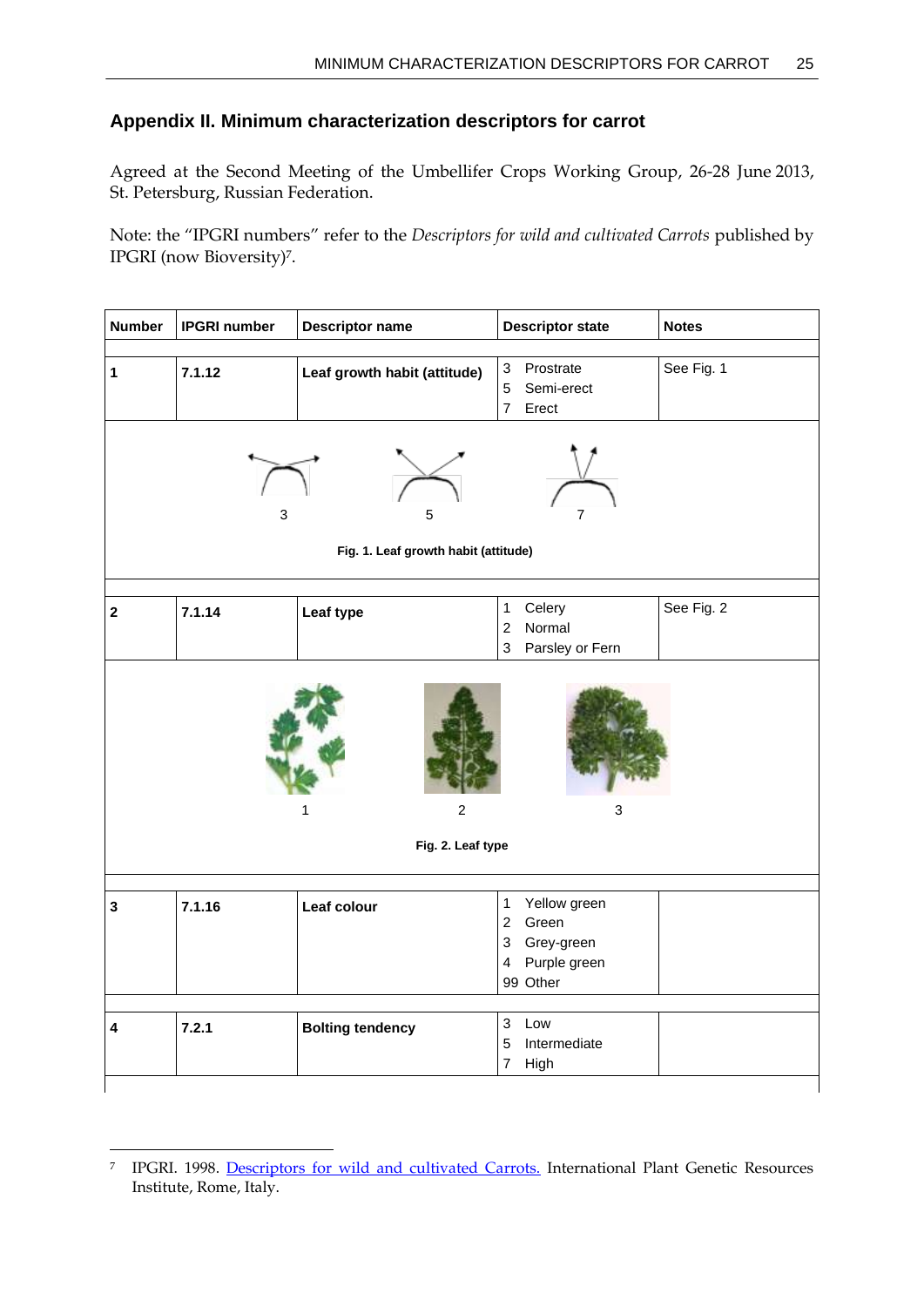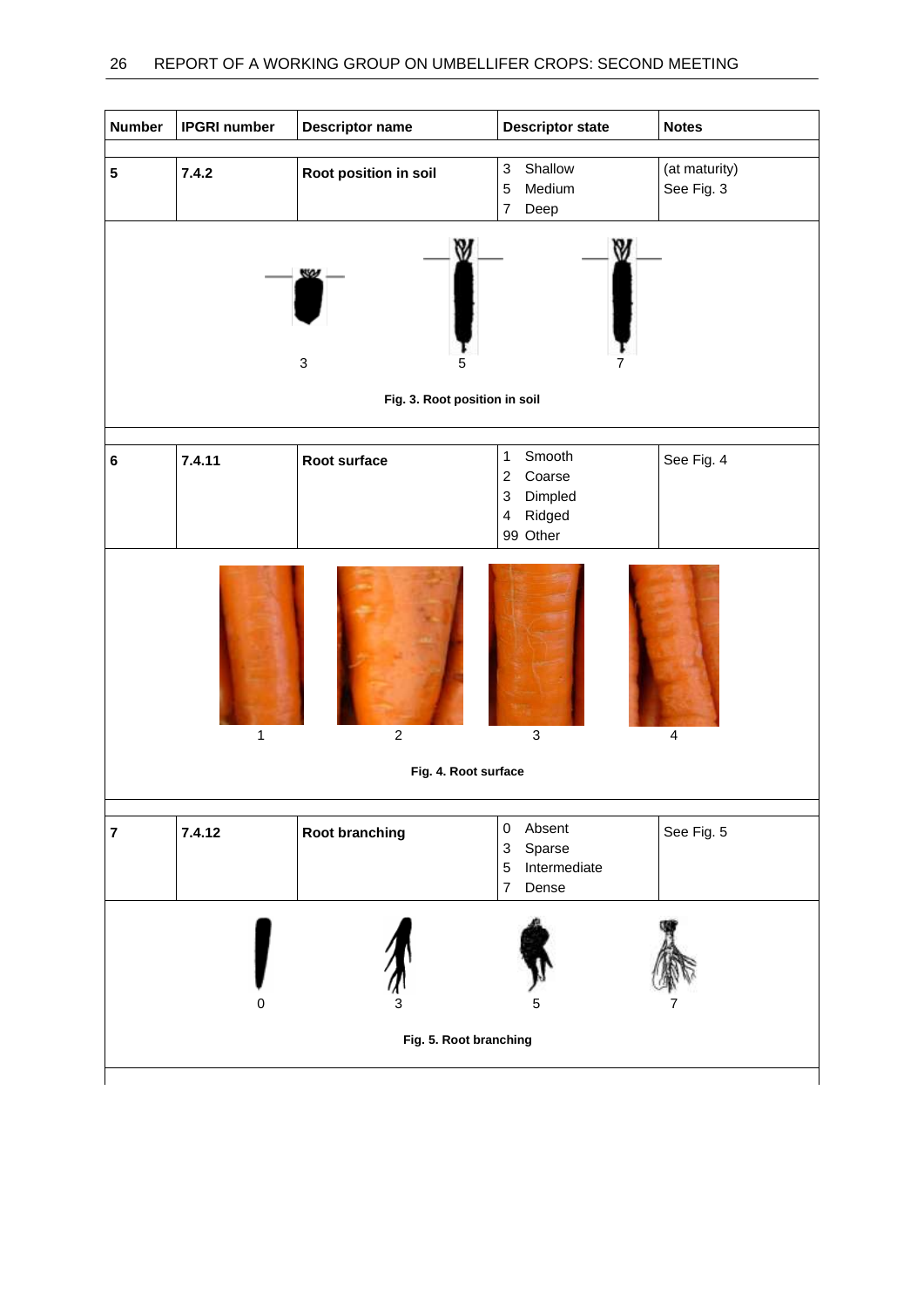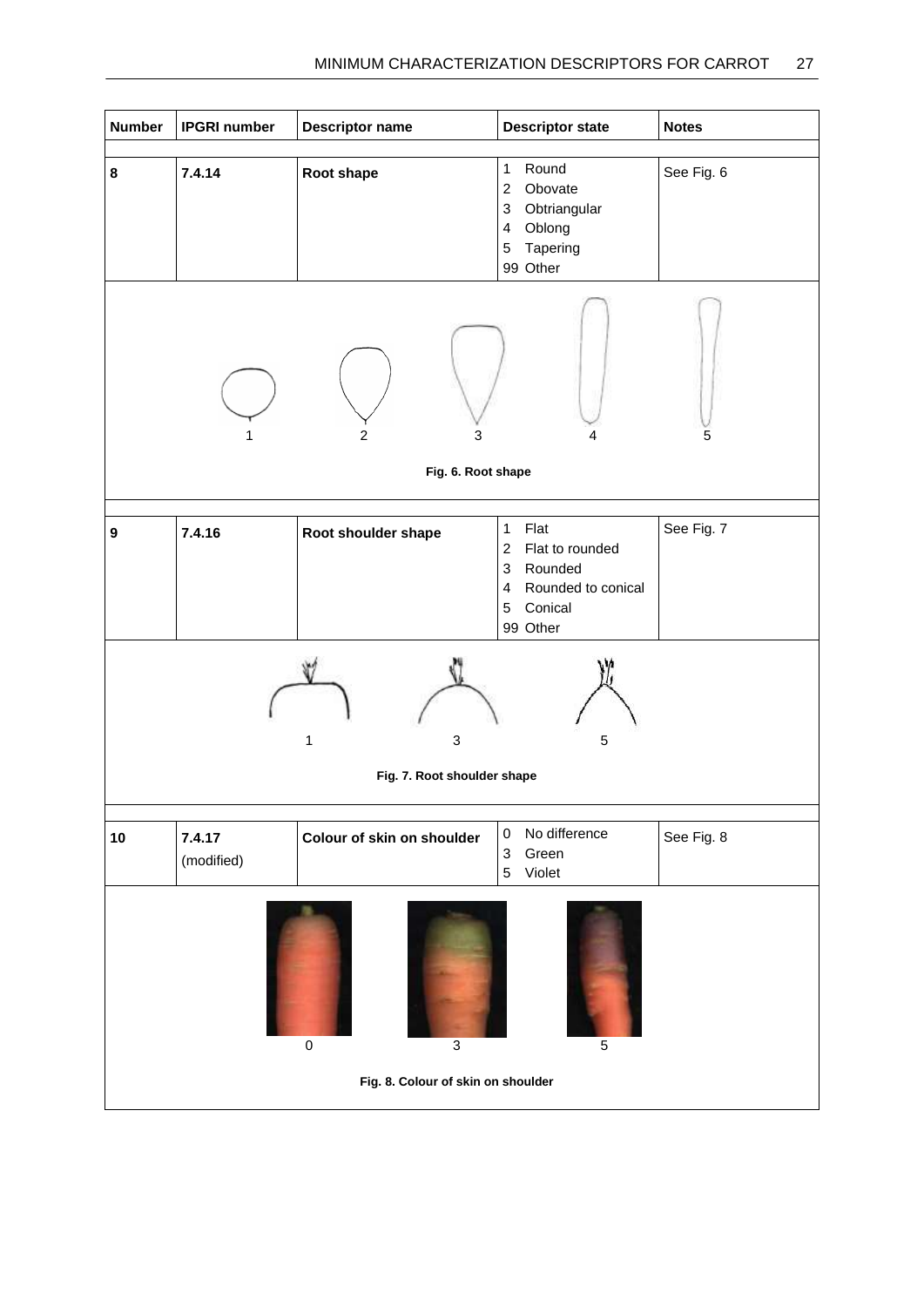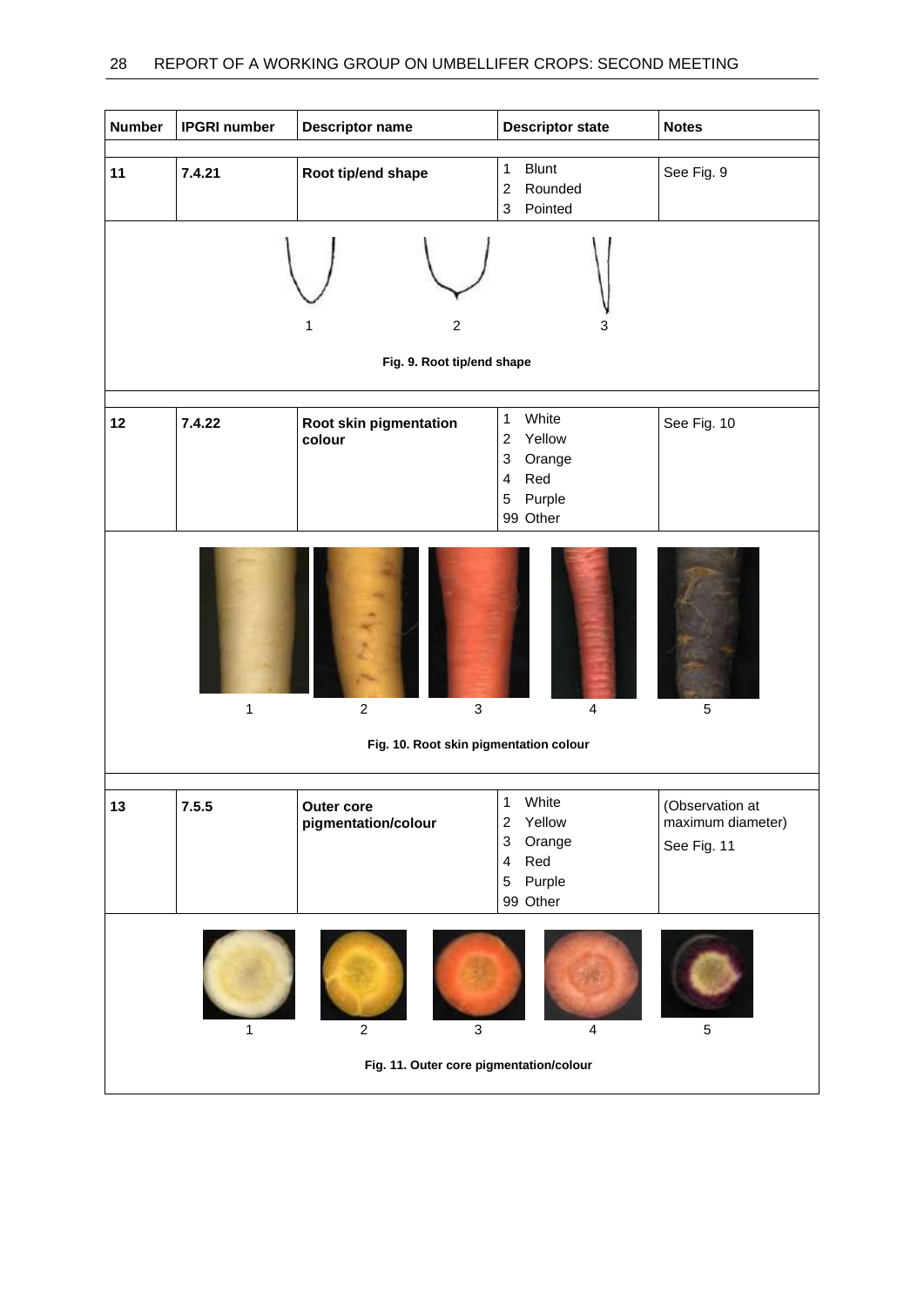| <b>Number</b>                           | <b>IPGRI</b> number | <b>Descriptor name</b>                   | <b>Descriptor state</b>                                                                      | <b>Notes</b>                                        |
|-----------------------------------------|---------------------|------------------------------------------|----------------------------------------------------------------------------------------------|-----------------------------------------------------|
| 14                                      | 7.5.7               | Inner core<br>pigmentation/colour        | White<br>1<br>2<br>Yellow<br>3<br>Orange<br>Red<br>$\overline{4}$<br>5<br>Purple<br>99 Other | (Observation at<br>maximum diameter)<br>See Fig. 12 |
|                                         |                     | $\overline{2}$<br>3                      | 4                                                                                            | 5                                                   |
| Fig. 12. Inner core pigmentation/colour |                     |                                          |                                                                                              |                                                     |
|                                         |                     |                                          |                                                                                              |                                                     |
| 15                                      | 7.7.1               | <b>Accession longevity</b><br>(lifespan) | Annual<br>1<br>Biennial<br>2<br>3<br><b>Both</b>                                             |                                                     |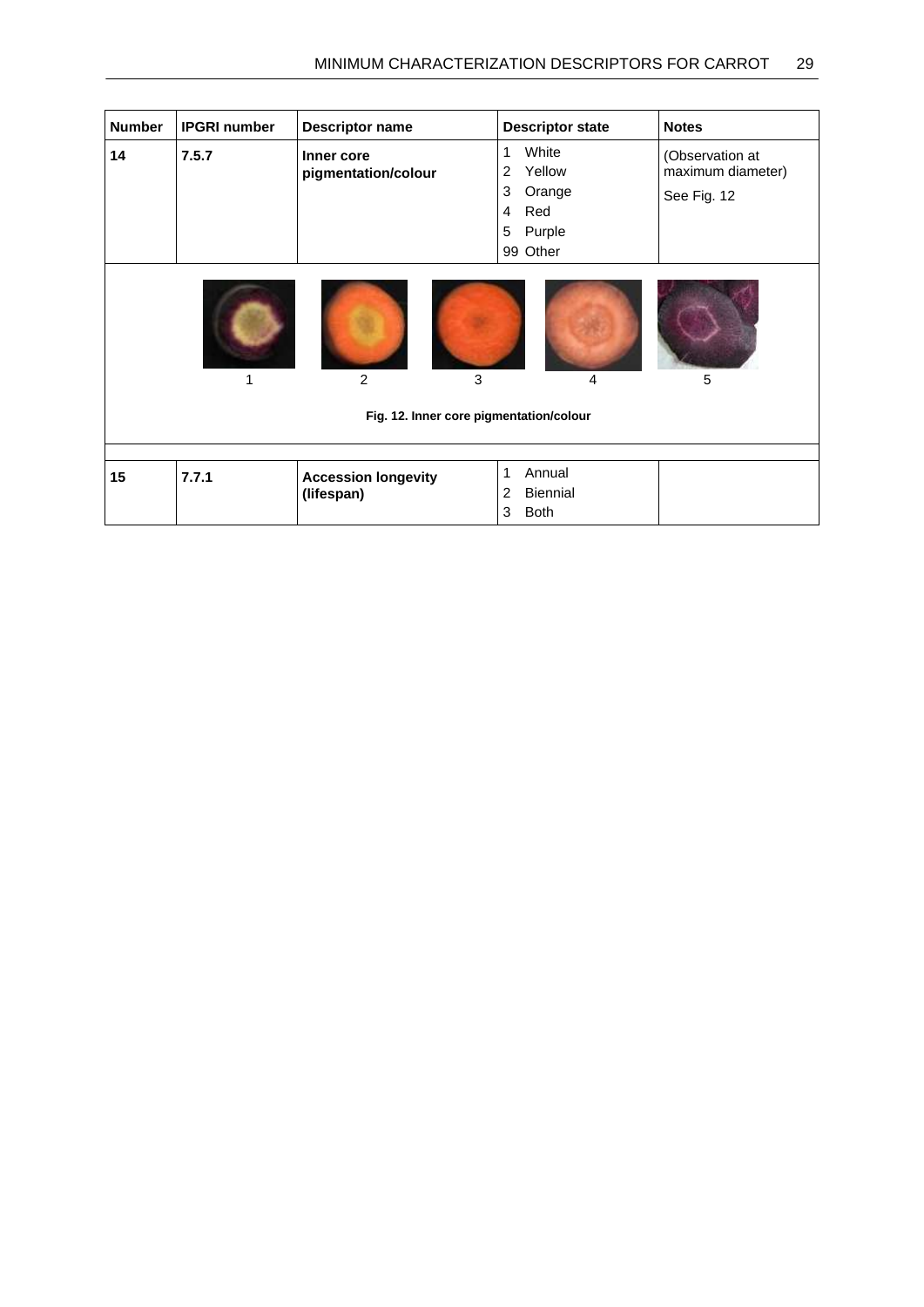# <span id="page-35-0"></span>**Appendix III. Umbellifer crop-specific genebank standards**

Agreed at the Second Meeting of the Umbellifer Crops Working Group, 26-28 June 2013, St. Petersburg, Russian Federation

Note: The additions and amendments made to the FAO [Genebank Standards for](http://www.fao.org/fileadmin/templates/agphome/documents/PGR/genebank/GeneBank_ENG_WebFile.pdf) Plant [Genetic Resources for Food and Agriculture](http://www.fao.org/fileadmin/templates/agphome/documents/PGR/genebank/GeneBank_ENG_WebFile.pdf) by the Umbellifer Crops WG are listed in the right-side column.

| FAO Genebank Standards 2013 |                                                                                                                                                                                                                                                                                                                                                                                          | Umbellifer crop-specific genebank<br>standards                                                                                                                                                               |
|-----------------------------|------------------------------------------------------------------------------------------------------------------------------------------------------------------------------------------------------------------------------------------------------------------------------------------------------------------------------------------------------------------------------------------|--------------------------------------------------------------------------------------------------------------------------------------------------------------------------------------------------------------|
| 4.1                         | <b>STANDARDS FOR ACQUISITION OF GERMPLASM</b>                                                                                                                                                                                                                                                                                                                                            |                                                                                                                                                                                                              |
| 4.1.1                       | All seed samples added to the genebank collection have<br>been acquired legally with relevant technical documentation.                                                                                                                                                                                                                                                                   |                                                                                                                                                                                                              |
| 4.1.2                       | Seed collecting should be made as close as possible to the<br>time of maturation and prior to natural seed dispersal,<br>avoiding potential genetic contamination, to ensure<br>maximum seed quality.                                                                                                                                                                                    |                                                                                                                                                                                                              |
| 4.1.3                       | To maximize seed quality, the period between seed<br>collecting and transfer to a controlled drying environment<br>should be within 3 to 5 days or as short as possible, bearing<br>in mind that seeds should not be exposed to high<br>temperatures and intense light and that some species may<br>have immature seeds that require time after harvest to<br>achieve embryo maturation. |                                                                                                                                                                                                              |
| 4.1.4                       | All seed samples should be accompanied by at least a<br>minimum of associated data as detailed in the<br>FAO/Bioversity multi-crop passport descriptors.                                                                                                                                                                                                                                 | Umbellifer minimum passport data:<br>INSTCODE, ACCENUMB, COLLNUM,<br>COLLNAME, GENUS, SPECIES,<br>SUBTAXA, CROPNAME,<br>ACCENAME, ACQDATE, ORIGCTY,<br>COLLSITE, COLLDATE, SAMPSTAT,<br>DONORNAME, DONORNUMB |
| 4.1.5                       | The minimum number of plants from which seeds should be<br>collected is between 30-60 plants, depending on the<br>breeding system of the target species                                                                                                                                                                                                                                  | Acquisition minimum of seed from 45<br>plants, with an optimum taken from more<br>than 80 plants (outcrossing species)<br>Register number of plants                                                          |
| 4.2                         | <b>STANDARDS FOR DRYING AND STORAGE</b>                                                                                                                                                                                                                                                                                                                                                  |                                                                                                                                                                                                              |
| 4.2.1                       | All seed samples should be dried to equilibrium in a<br>controlled environment of 5-20°C and 10-25 percent of<br>relative humidity, depending upon species.                                                                                                                                                                                                                              |                                                                                                                                                                                                              |
|                             | 4.2.2 After drying, all seed samples need to be sealed in a suitable<br>air-tight container for long term storage; in some instances<br>where collections that need frequent access to seeds or<br>likely to be depleted well before the predicted time for loss in<br>viability, it is then possible to store seeds in non-airtight<br>containers.                                      |                                                                                                                                                                                                              |
| 4.2.3                       | Most-original-samples and safety duplicate samples should<br>be stored under long-term conditions (base collections) at a<br>temperature of -18 $\pm$ 3°C and relative humidity of<br>$15 \pm 3$ percent.                                                                                                                                                                                |                                                                                                                                                                                                              |
| 4.2.4                       | For medium-term conditions (active collection) samples<br>should be stored under refrigeration at 5-10°C and relative<br>humidity of $15 \pm 3$ percent.                                                                                                                                                                                                                                 |                                                                                                                                                                                                              |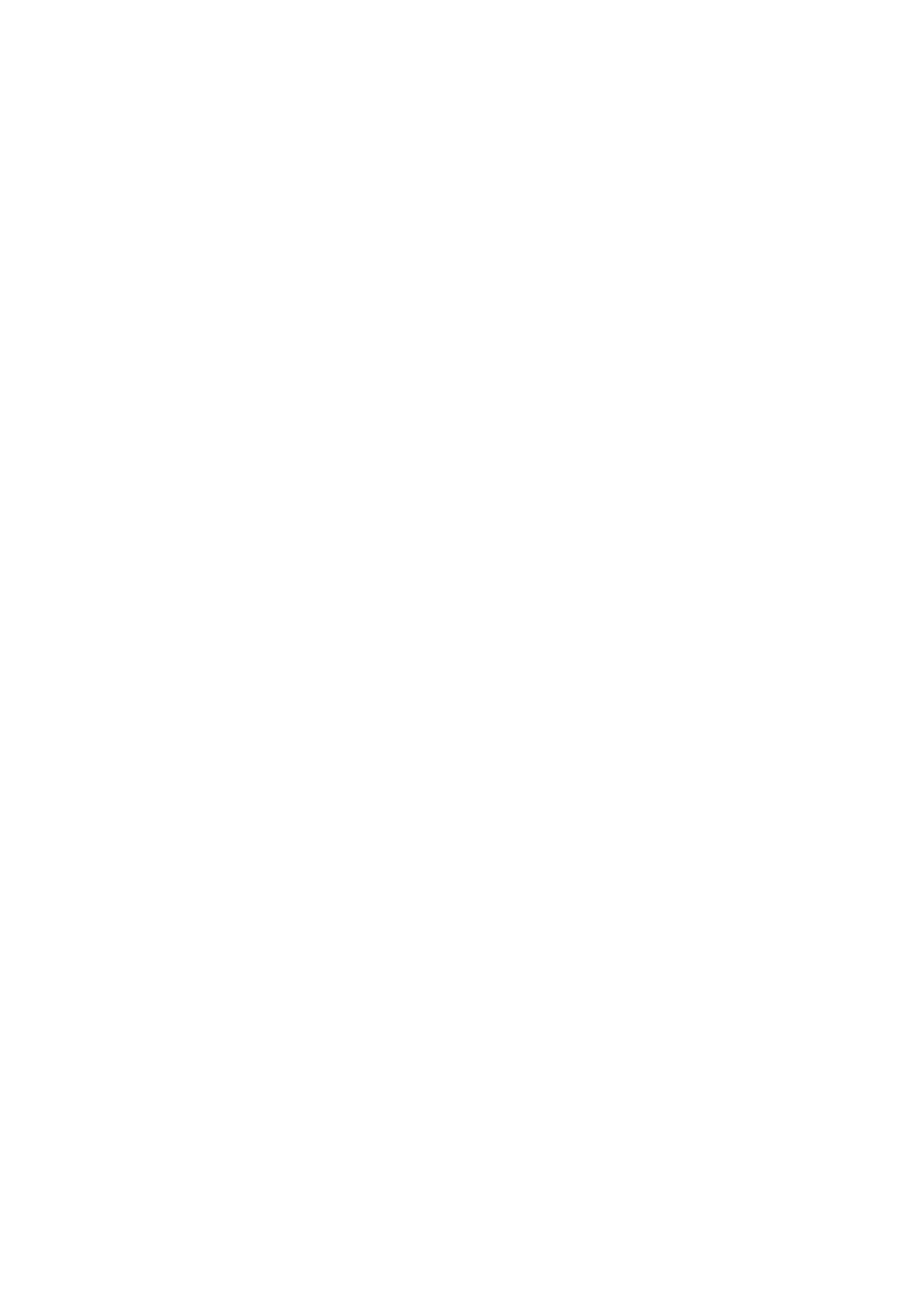Bioversity International is the only global non-profit research organization that places the use and conservation of agricultural biodiversity in smallholder farming systems at the centre of its work. Bioversity is a member of the Consultative Group on International Agricultural Research (CGIAR) Consortium, a global association of public and private members to create a food secure future.

Bioversity has its headquarters in Maccarese, near Rome, Italy, with offices in more than 20 other countries worldwide. The international status of Bioversity is conferred under an Establishment (KPCPEKCN UWRRQTV HQT \$KQXGTUKV[OU TGUGCTEJ KU F #ITGGOGPV governments, private foundations and international organizations. For details of donors and research YJKEJ ( CEVKXKVKGU RNGCUG UGG \$KQXGTUKV[OU #PPWCN 4GRQTVU bioversity-publications@cgiar.org QT HTQO \$KQXGTWkW.bOtdrs9rGnDerrldtKoMaGorg).

The European Cooperative Programme for Plant Genetic Resources (ECPGR)a collaborative programme among most European countries aimed at contributing to national, sub-regional and regional programmes in Europe to rationally and effectively conserve **exitu** and in situPlant Genetic Resources for Food and Agriculture and increase their utilization. The Programme, which is entirely financed by the member countries, is overseen by a Steering Committee composed of National Coordinators nominated by the participating countries and a number of relevant international bodies. The Coordinating Secretariat is hosted by Bioversity International. The Programme operates through nine networks in which activities are carried out through a number of permanent working groups or through ad hoc actions. The ECPGR networks deal with either groups of crops (cereals; forages; fruit; oil and protein crops; sugar, starch and fibre crops; vegetables) or general themes related to plant genetic resources (documentation and information; in situ and on-farm conservation; inter-regional cooperation). Members of the working groups and other scientists from participating countries carry out an agreed workplan with their own resources as inputs in kind to the Programme.

The geographical designations employed and the presentation of material in this publication do not imply the expression of any opinion whatsoever on the part of Bioversity or the CGIAR concerning the legal status of any country, territory, city or area or its authorities, or concerning the delimitation of its frontiers or boundaries.

Mention of a proprietary name does not constitute endorsement of the product and is given only for information.

#### **Citation**

Maggioni L, Geoffriau E, Allender C, Lipman E. 2014. Report of a Working Group on Umbellifer Crops. Second Meeting, 26 l28 June 2013, St. Petersburg, Russian Federation. Bioversity International, Rome, Italy.

#### **Cover illustration**

Dill (Andhum graveolengrown at NordGen (Alnarp, Sweden): accession NGB20234 Arlöv Qa locally collected material of dill that survived from one year to another in an old garden in South Sweden. © ECPGR.

Acknowledgements to L. Currah for English language editing.

ISBN 978-92-9043-980-6

**Bioversity International** Via dei Tre Denari, 472/a 00057 Maccarese Rome, Italy

© Bioversity International, 2014

Bioversity International the operating name of the International Plant Genetic Resources Institute (IPGRI).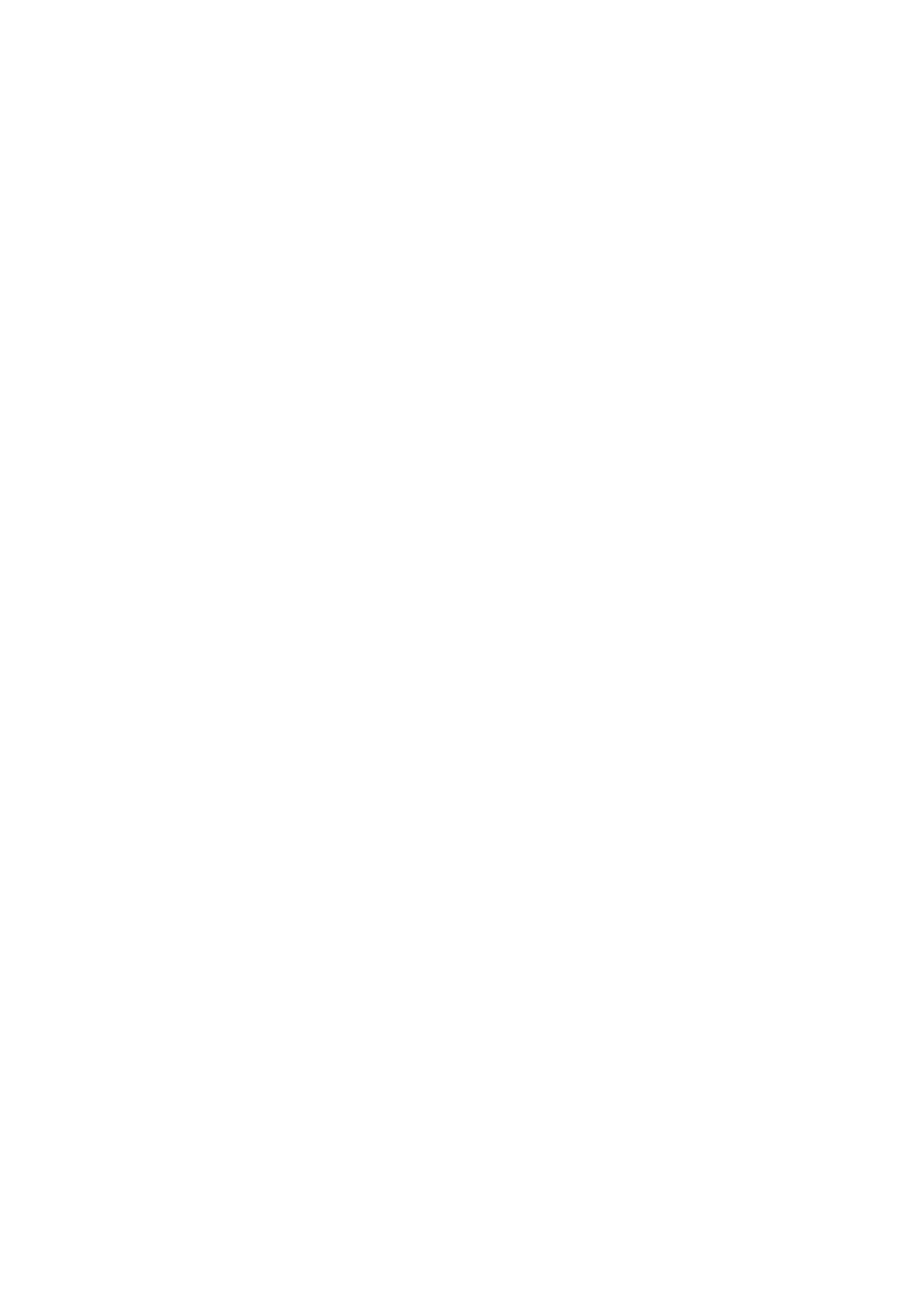Related presentations can be downloaded from<br>http://www.ecpgr.cgiar.org/networks/vegetables/umbellifer crops/umbellifers2013/presentations.html